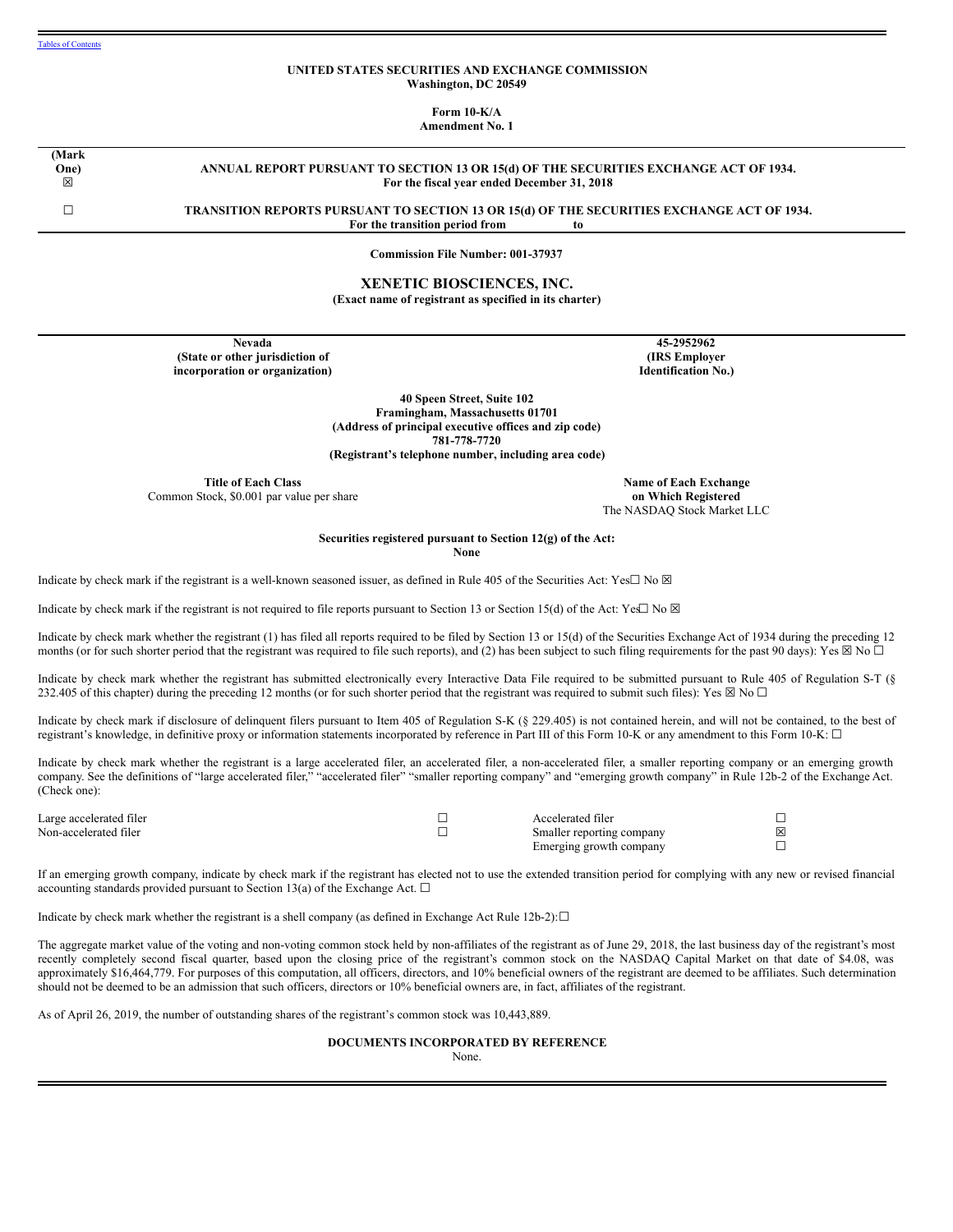#### **EXPLANATORY NOTE**

The Registrant is filing this Amendment No. 1 on Form 10-K/A (this "Amendment") to amend its Annual Report on Form 10-K for the fiscal year ended December 31, 2018 originally filed with the Securities and Exchange Commission ("SEC") on March 29, 2019 (the "Original Filing") to include the information required by Items 10 through 14 of Part III of Form 10-K. This information was previously omitted from the Original Filing in reliance on General Instruction G(3) to Form 10-K, which permits the information in the above-referenced items to be incorporated in the Form 10-K by reference from our definitive proxy statement if such statement is filed no later than 120 days after our fiscal year-end. We are filing this Amendment to include Part III information in our Form 10-K because our definitive proxy statement will be filed later this year.

Part III of the Original Filing (Items 10 through 14) is being amended and restated in its entirety by this Amendment. In addition, pursuant to Rule 12b-15 under the Securities Exchange Act of 1934, as amended (the "Exchange Act"), Part IV, Item 15 of the Original Filing is being amended to contain the currently dated certifications pursuant to Section 302 of the Sarbanes-Oxley Act of 2002, which are attached hereto as Exhibit 31.3 and Exhibit 31.4, respectively. Because no financial statements are included in this Amendment and this Amendment does not contain or amend any disclosure with respect to Items 307 and 308 of Regulation S-K, paragraphs 3, 4, and 5 of the certifications have been omitted. Except as described above, this Amendment does not amend or otherwise update any other information in the Original Filing. Accordingly, this Amendment should be read in conjunction with the Original Filing. In addition, this Amendment does not reflect events that may have occurred subsequent to the date of the Original Filing.

As used in this Amendment, unless otherwise indicated, all references herein to "Xenetic," the "Company," "we" or "us" refer to Xenetic Biosciences, Inc. and its wholly owned subsidiaries.

 $\overline{2}$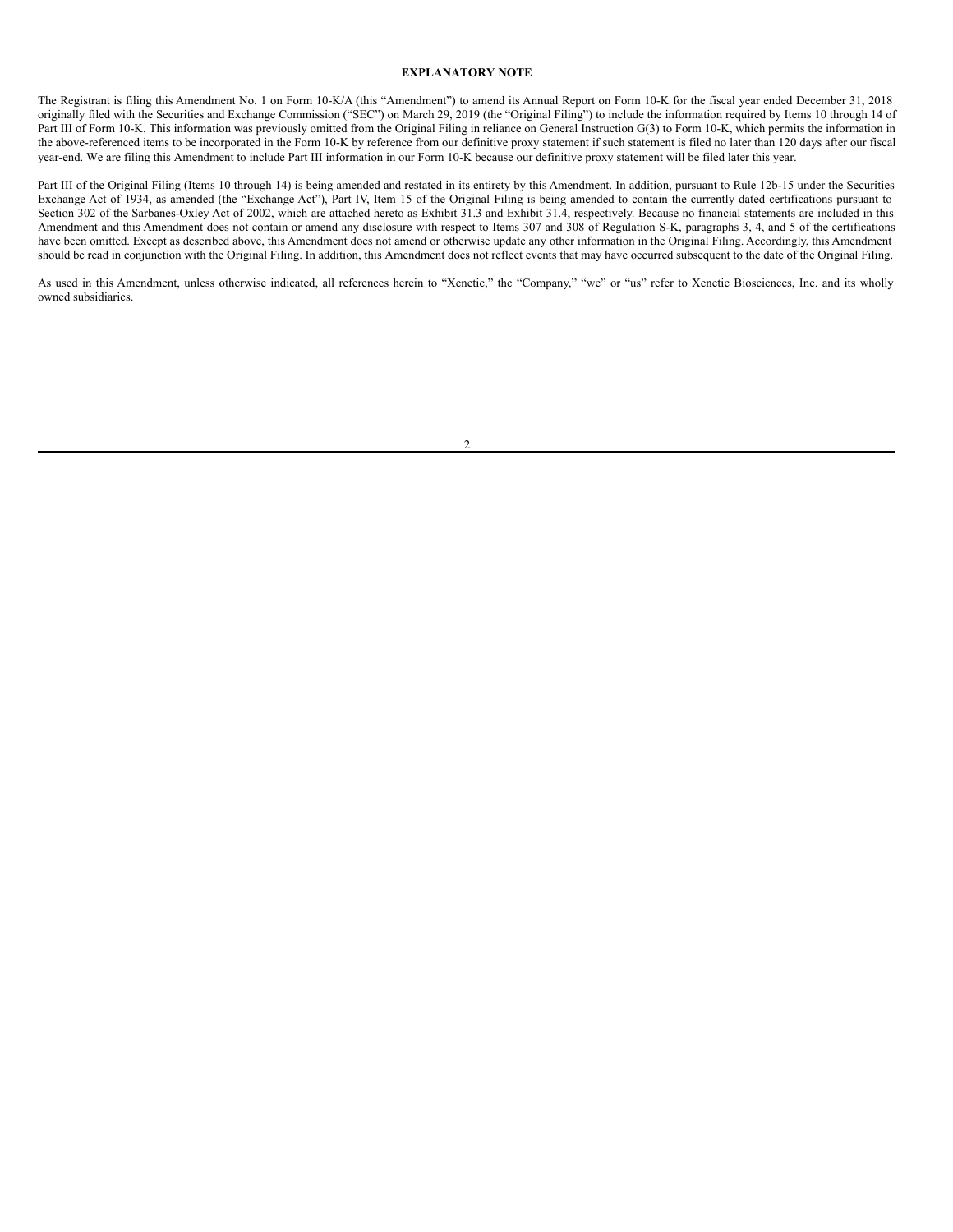# <span id="page-2-0"></span>**TABLE OF CONTENTS**

# **[PART](#page-3-0) III**

| Item 10        | Directors, Executive Officers and Corporate Governance                                         |    |
|----------------|------------------------------------------------------------------------------------------------|----|
| Item 11        | <b>Executive Compensation</b>                                                                  | 8  |
| Item 12        | Security Ownership of Certain Beneficial Owners and Management and Related Stockholder Matters | 12 |
| Item 13        | Certain Relationships and Related Transactions, and Director Independence                      | 14 |
| Item 14        | <b>Principal Accounting Fees and Services</b>                                                  | 17 |
| <b>PART IV</b> |                                                                                                |    |
| Item 15        | <b>Exhibits and Financial Statement Schedules</b>                                              | 18 |

# 3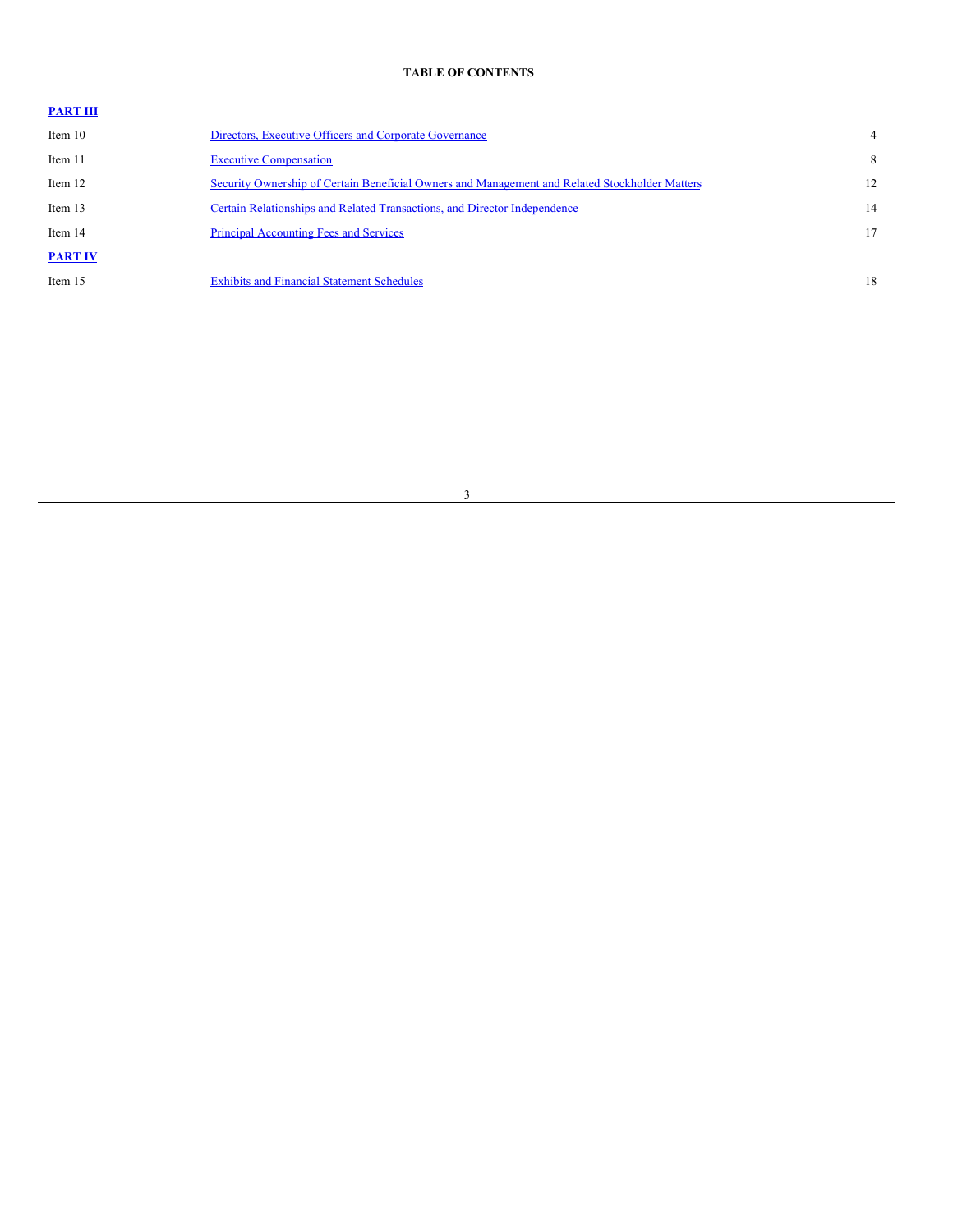#### <span id="page-3-0"></span>**PART III**

# <span id="page-3-1"></span>**ITEM 10 – DIRECTORS, EXECUTIVE OFFICERS AND CORPORATE GOVERNANCE**

### **Directors and Executive Officers**

Set forth below is the name, age, position and brief biographies of each of our executive officers and directors as of April 26, 2019.

| Name                     | Age | <b>Position</b>                                 |  |
|--------------------------|-----|-------------------------------------------------|--|
|                          |     |                                                 |  |
| Jeffrey Eisenberg        | 53  | Chief Executive Officer and Director            |  |
| Dr. Curtis Lockshin      | 58  | Chief Scientific Officer                        |  |
| James Parslow            | 54  | Chief Financial Officer and Corporate Secretary |  |
| Dr. James E. Callaway    | 62  | Director $(1)$ , $(2)$ , $(3)$                  |  |
| Firdaus Jal Dastoor, FCS | 66  | Director $(1)$ , $(2)$                          |  |
| Dr. Dmitry Genkin        | 50  | Director                                        |  |
| Roman Knyazev            | 38  | Director                                        |  |
| Dr. Roger Kornberg       | 72  | Director $(3)$                                  |  |
| Adam Logal               | 41  | Director $(1)$ , $(2)$ , $(3)$                  |  |

(1) Member of the Audit Committee

(2) Member of the Compensation Committee

(3) Member of the Nominating and Corporate Governance Committee

*Jeffrey F. Eisenberg* was appointed our Chief Executive Officer on October 26, 2017, after serving as Chief Operating Officer since December 2, 2016, and has served as a member of our Board of Directors ("Board") since July 2016. Mr. Eisenberg previously worked at Noven Pharmaceuticals, Inc. ("Noven"), a subsidiary of Hisamitsu Pharmaceutical, Inc., where he held various positions of increasing responsibility, most recently serving from 2009-2016 as Noven's president, chief executive officer and as a member of its board of directors. Mr. Eisenberg obtained his J.D. at Columbia University Law School and a B.S. in Economics from the Wharton School, University of Pennsylvania. We believe Mr. Eisenberg's significant life science executive experience and leadership experience in the areas of R&D, operations, manufacturing/quality, business development, strategic partnering, product development, commercialization, and human resources provides him with the appropriate set of skills to serve as a member of our Board.

*Dr. Curtis A. Lockshin* initially joined us on a part-time basis in March 2014 as our Vice President of Research & Operations and was appointed our Chief Scientific Officer effective January 1, 2017. Dr. Lockshin has held several management positions at development and commercial stage biotechnology companies, with experience including discovery, preclinical and clinical development, as well as commercial manufacturing. Since May 2013, he has held the position of president and chief executive officer of Guardum Pharmaceuticals LLC ("Guardum"), a wholly owned subsidiary of PJSC Pharmsynthez, our controlling stockholder, a position which he continues to hold in addition to his position with us. Dr. Lockshin does not receive a salary for these services but did receive medical benefits and was covered under Guardum's health plan through July 31, 2018. In addition, Dr. Lockshin has served as an officer or consultant of several biotechnology companies on a part-time basis, including as an officer of a series of related companies following multiple mergers beginning as chief executive officer and director of SciVac Therapeutics, Inc. and its subsidiary SciVac, Ltd., from September 2014 until July 2016. After SciVac Therapeutics, Inc.'s merger with VBI Vaccines, Inc. in July 2016, Dr. Lockshin served as chief technical officer of the merged company until December 2016. Dr. Lockshin is currently serving as a member of the board of directors of Phio Pharmaceuticals Corporation, a publicly traded clinical-stage RNAi company, a position he has held since April 2013. Dr. Lockshin has an S.B. in Life Sciences and a Ph.D. in Biological Chemistry from the Massachusetts Institute of Technology. Since April 2004, Dr. Lockshin has also served as a member of the board of directors of the Ruth K. Broad Biomedical Research Foundation, a Duke University Support Corporation that supports basic research related to Alzheimer's disease and neurodegeneration via intramural, extramural and international grants.

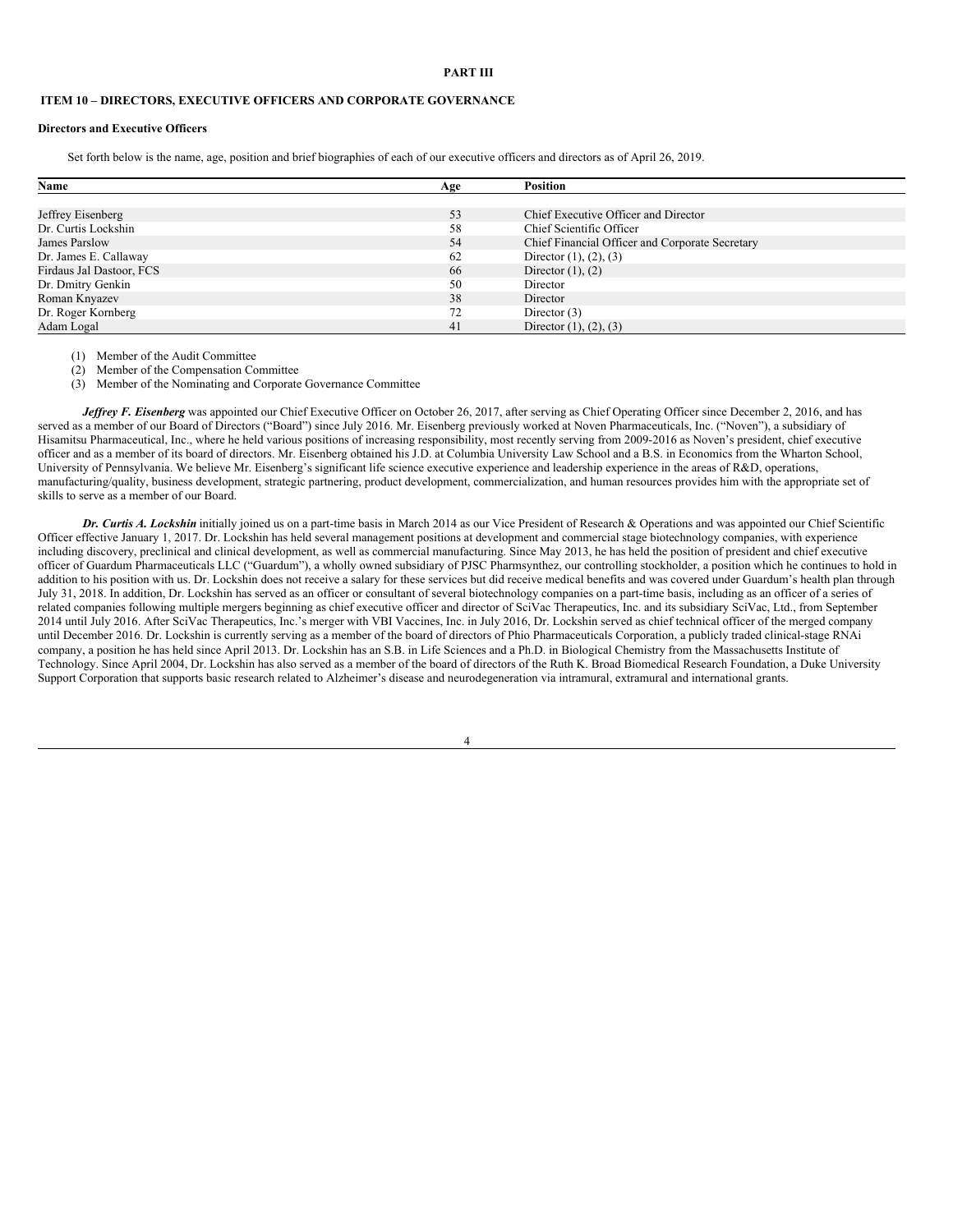*James Parslow* was appointed our Chief Financial Officer on April 3, 2017. Mr. Parslow most recently served as Chief Financial Officer, Treasurer and Secretary of World Energy Solutions, Inc., a publicly-traded business-to-business e-commerce company brokering energy and environmental commodities, from 2006 until its acquisition by EnerNOC, Inc. in 2015. Since 2015, he has served as an independent consultant providing interim chief financial officer services to multiple emerging technology companies. Mr. Parslow is a Certified Public Accountant with 30 years of experience serving private and public companies in the biotech, alternative energy, online auction, and high-tech manufacturing industries. He holds an A.B. in Economics and Accounting from the College of the Holy Cross and an M.B.A. with a concentration in Finance from Bentley University.

*James E. Callaway* was appointed to the Board on August 14, 2017. Dr. Callaway has over 30 years of experience in the execution of product development operations for biotherapeutics and currently serves as CEO of KalGene, a privately-held preclinical company focused on delivery of a proprietary development candidate to alter the course of Alzheimer's Disease. Dr. Callaway is a seasoned CEO within the venture-backed biotech community and over the course of his career he has built and operated several companies, transforming each from research companies to clinical stage operating entities. Since 2016, he has also served as a Corporate Strategy Consultant at Callaway Innovations. From 2012 until 2016, Dr. Callaway was President and Chief Executive Officer of ArmaGen, Inc. and from 2008 until 2012, served as President and CEO of CEBIX, Inc. Prior to these efforts, Dr. Callaway held multiple senior leadership positions at Elan Pharmaceuticals, including simultaneously acting as Head of Development and overseeing the complex partnership with Wyeth Pharmaceuticals in the Alzheimer's disease immunotherapy program. He has developed antibodies for a wide-range of therapeutic applications over the past two decades, including treatments of multiple sclerosis (Tysabri®: pharmaceutical development), Alzheimer's disease (bapineuzumab: Program Executive), and blood-brain barrier transport, and has worked with the United States Food and Drug Administration on multiple orphan drug development programs. We believe Dr. Callaway's significant life sciences executive, leadership and strategic experience in the area of biotherapeutics provides him with the appropriate set of skills to serve as a member of our Board.

*Firdaus Jal Dastoor, FCS***,** was initially appointed as a member of our Board in January 2014 pursuant to terms of the agreement of our acquisition of Xenetic U.K. He has been employed by the Cyrus Poonawalla Group, a conglomerate in India with interests in horse racing and breeding, biotech, engineering and hotels, in business development strategies and operational roles since October 1981. Mr. Dastoor is currently a Group Director in charge of Finance and Corporate Affairs and Company Secretary of the Serum Institute of India Private Limited at the Cyrus Poonawalla Group, one of our significant stockholders. He is a Fellow Member of The Institute of Company Secretaries of India since 1990. Mr. Dastoor is on the board of several private companies operating in the fields of engineering products, life sciences and biotech, international trade, financial services and quality standards certifications. Mr. Dastoor received a B.A. in Commerce from the University of Poona. We believe Mr. Dastoor's knowledge of investments in the life sciences and biotechnology industries, and his finance and business development background provide him with the appropriate set of skills to serve as a member of our Board.

**Dmitry Genkin** was appointed to the Board on August 14, 2017. Dr. Genkin currently serves on the Company's Scientific Advisory Board and previously served on the Company's Board of Directors from 2004-2016. He has the Russian equivalent of an MD in Internal Therapy and studied drug delivery under Professor Gregory Gregoriadis at The School of Pharmacy, University of London in 1992, as well as the Department of Clinical Pharmacology at Karolinska Hospital, Stockholm from 1992 until 1993. Since 2005, Dr. Genkin has served as Executive Chairman of PJSC Pharmsynthez, a public company and Xenetic's majority stockholder. Prior to that time, Dr. Genkin headed a number of Russia's largest pharmaceutical companies including Pharmavit, which had 27% of the Russian pharmaceutical market. In 1998, he was awarded the silver medal by the Russian Natural Science Academy. We believe Dr. Genkin's significant life sciences, biotechnology and international background provide him with the appropriate set of skills to serve as a member of our Board.

*Roman Knyazev* has served as a member of our Board since April 2014. Mr. Knyazev has served in various positions at Rusnano Moscow since 2009, most recently as its Investment Director. He also serves on the boards of directors of Nanolek, PETAR, PJSC Pharmsynthez, and SynBio LLC. Mr. Knyazev is a Fellow of the Kauffman Fellows Program. We believe Mr. Knyazev's experience investing in clinical stage biotechnology companies provides him with the appropriate set of skills to serve as a member of our Board.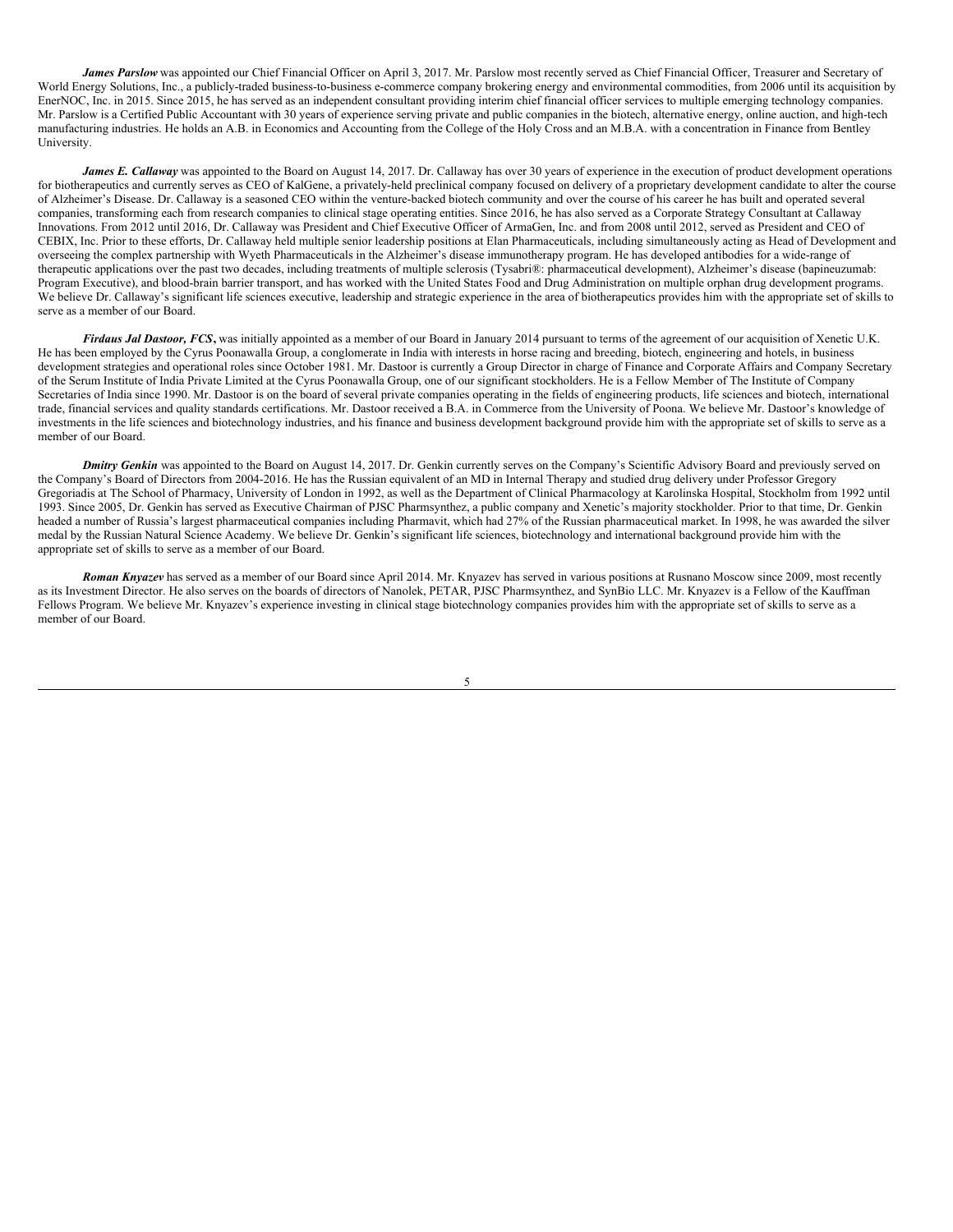*Dr. Roger Kornberg* has served as a member of our Board since February 2016. Dr. Kornberg is a member of the U.S. National Academy of Sciences and the Winzer Professor of Medicine in the Department of Structural Biology at Stanford University. He earned his B.S. in chemistry from Harvard University in 1967 and his Ph.D. in chemical physics from Stanford in 1972. He became a postdoctoral fellow at the Laboratory of Molecular Biology in Cambridge, England and then an assistant professor of biological chemistry at Harvard Medical School in 1976, before moving to his present position as professor of structural biology at Stanford Medical School in 1978. In 2006, Dr. Kornberg was awarded the Nobel Prize in Chemistry in recognition for his studies of the molecular basis of Eukaryotic Transcription, the process by which DNA is copied to RNA. Dr. Kornberg is also the recipient of several awards, including the 2001 Welch Prize, the highest award granted in the field of chemistry in the United States, and the 2002 Leopald Mayer Prize, the highest award granted in the field of biomedical sciences from the French Academy of Sciences. We believe Dr. Kornberg's prior experience serving on the boards of directors of large organizations as well as his scientific background provides him with the appropriate set of skills to serve as a member of our Board.

*Adam Logal* was appointed to the Board in August 2017. Mr. Logal has over 16 years of experience in the biopharmaceuticals industry. Since April 2014, Mr. Logal has served as Senior Vice President, Chief Financial Officer, Chief Accounting Officer and Treasurer of OPKO Health, Inc. and from March 2007 until April 2014 served as OPKO's Vice President of Finance, Chief Accounting Officer and Treasurer. Mr. Logal served as a director of VBI Vaccines, Inc., a publicly-traded company, from May 2015 through October 2018 and served as its Audit Committee Chairman. Prior to joining OPKO, Mr. Logal served in various financial management roles at Nabi Biopharmaceuticals, a commercial stage biopharmaceutical company. Mr. Logal is a strategic finance executive with extensive experience in SEC compliance and reporting, domestic and international finance, strategic planning, cash flow management, budgeting, taxation, treasury and business development. We believe Mr. Logal's extensive financial experience with public companies in the life sciences industry provides him with appropriate set of skills to serve as a member of our Board.

There are no family relationships among any of our directors and executive officers and, to the best of our knowledge, none of our directors or executive officers has, during the past ten years, been involved in any legal proceedings which are required to be disclosed pursuant to the rules and regulations of the SEC.

### **Board Role in Risk Oversight**

Our management is principally responsible for defining the various risks facing the Company, formulating risk management policies and procedures, and managing our risk exposures on a day-to-day basis. The Board's principal responsibility in this area is to ensure that sufficient resources, with appropriate technical and managerial skills, are provided throughout the Company to identify, assess and facilitate processes and practices to address material risk and to monitor our risk management processes by informing itself concerning our material risks and evaluating whether management has reasonable controls in place to address the material risks. The involvement of the Board in reviewing our business strategy is an integral aspect of the Board's assessment of management's tolerance for risk and its determination of what constitutes an appropriate level of risk for the Company.

### **Our Board of Directors**

Currently, the Board consists of seven (7) members: Jeffrey F. Eisenberg, Dr. James E. Callaway, Firdaus Jal Dastoor, Dr. Dmitry Genkin, Roman Knyazev, Dr. Roger Kornberg, and Adam Logal. Prior to August 2017, we combined the positions of Chief Executive Officer and Board Chair. As of August 2017, we separated the roles of Chief Executive Officer and Board Chair in recognition of the differences between the two roles. The Board of Directors is currently chaired by independent director, Adam Logal, and our Chief Executive Officer, Jeffrey Eisenberg, is our only employee-director. The Chief Executive Officer is responsible for setting the strategic direction for the Company and the day to day leadership and performance of the Company, while the Board Chair is responsible for leading the Board in the execution of its fiduciary duties. The Board Chair presides over meetings of the full Board. While we recognize that different board leadership structures may be appropriate for companies in different situations, we believe our current leadership structure is the optimal structure for the Company at this time. Directors shall hold office for a one-year term or until their successors have been duly elected and qualified. Vacancies on the Board resulting from death, resignation, disqualification, removal, or other causes can be filled by the affirmative vote of a majority of the directors then in office. Any director so elected, shall hold office for the remainder of the full term of the director for which the vacancy was created or occurred and until such director's successor shall have been duly elected and qualified.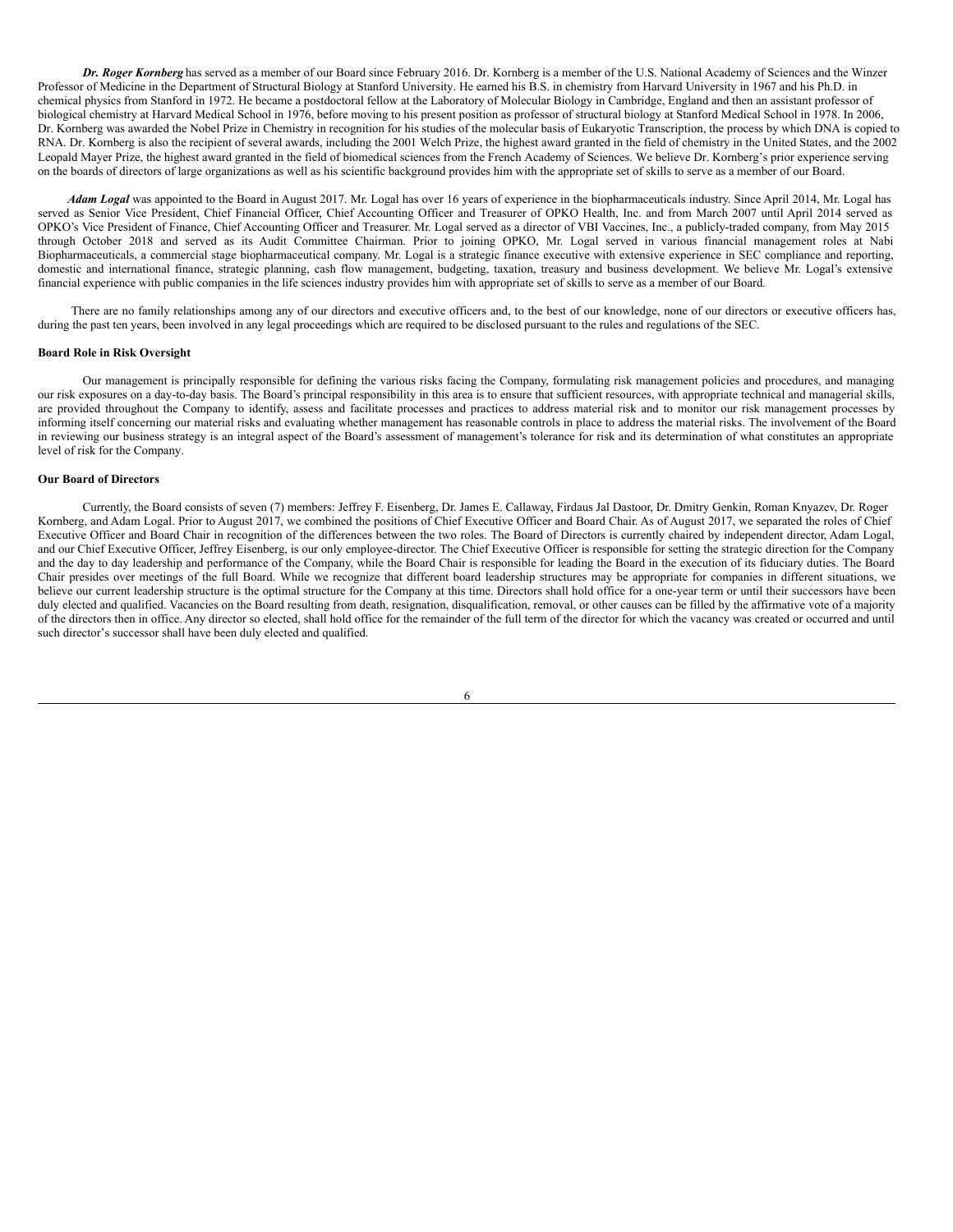#### **Committees of the Board**

The Board has three standing committees: an Audit Committee, a Compensation Committee, and a Nominating and Corporate Governance Committee. The Board also has two special committees: an Expense Management and Financing Oversight Committee and a Strategic Alternatives Committee. The Expense Management and Financing Oversight Committee was formed in October 2017. The Strategic Alternatives Committee was formed in March 2018. The Company has adopted charters to govern the conduct, authority and responsibilities of each of the Audit Committee, Compensation Committee and Nominating and Corporate Governance Committee.

#### *Audit Committee*

The Audit Committee of the Board of Directors was established by the Board in accordance with Section 3(a)(58)(A) of the Exchange Act, to oversee the Company's corporate accounting and financial reporting processes and audits of its financial statements. For this purpose, the Audit Committee performs several functions. The Audit Committee evaluates the performance of and assesses the qualifications of the independent auditors; determines and approves the engagement of the independent auditors; determines whether to retain or terminate the existing independent auditors or to appoint and engage new independent auditors; reviews and approves the retention of the independent auditors to perform any proposed permissible non-audit services; monitors the rotation of partners of the independent auditors on the Company's audit engagement team as required by law; reviews and approves or rejects transactions between the Company and any related persons; confers with management and the independent auditors regarding the effectiveness of internal control over financial reporting; establishes procedures, as required under applicable law, for the receipt, retention and treatment of complaints received by the Company regarding accounting, internal accounting controls or auditing matters and the confidential and anonymous submission by employees of concerns regarding questionable accounting or auditing matters; and meets to review the Company's annual audited financial statements and quarterly financial statements with management and the independent auditor, including a review of the Company's disclosures under the "Management's Discussion and Analysis of Financial Condition and Results of Operations" section of the Company's Annual Report to Stockholders on Form 10-K.

For the fiscal year 2018, the Audit Committee was composed of three directors: Mr. Dastoor, Dr. Callaway, and Mr. Logal (chair). The Audit Committee met five times during fiscal year 2018. The Board has adopted a written Audit Committee charter that is available to stockholders on the Company's website at http://ir.xeneticbio.com/.

The Board of Directors reviews the NASDAQ listing standards definition of independence for Audit Committee members on an annual basis and has determined that all current members of our Audit Committee are independent (as independence is currently defined in Rule  $5605(c)(2)(A)(i)$  and (ii) of the NASDAQ listing standards).

The Board of Directors has also determined that Mr. Logal qualifies as an "audit committee financial expert," as defined in applicable SEC rules. The Board made a qualitative assessment of Mr. Logal's level of knowledge and experience based on a number of factors, including his formal education and experience as a chief financial officer.

### **Director Nominations**

No material changes have been made to the procedures by which stockholders may recommend nominees to our Board.

#### **Code of Business Conduct and Ethics**

We have adopted the Xenetic Biosciences, Inc. Code of Business Conduct and Ethics that applies to all of our employees, officers and directors, including our principal executive officer, principal financial officer and principal accounting officer. The Code of Business Conduct and Ethics is available on our website, www.xeneticbio.com, under "Investors" at "Corporate Governance." If we make any substantive amendments to the Code of Business Conduct and Ethics or grant any waiver from a provision of the Code of Business Conduct and Ethics to any executive officer or director, we intend to promptly disclose the nature of the amendment or waiver on our website, to the extent required by the applicable rules and exchange requirements.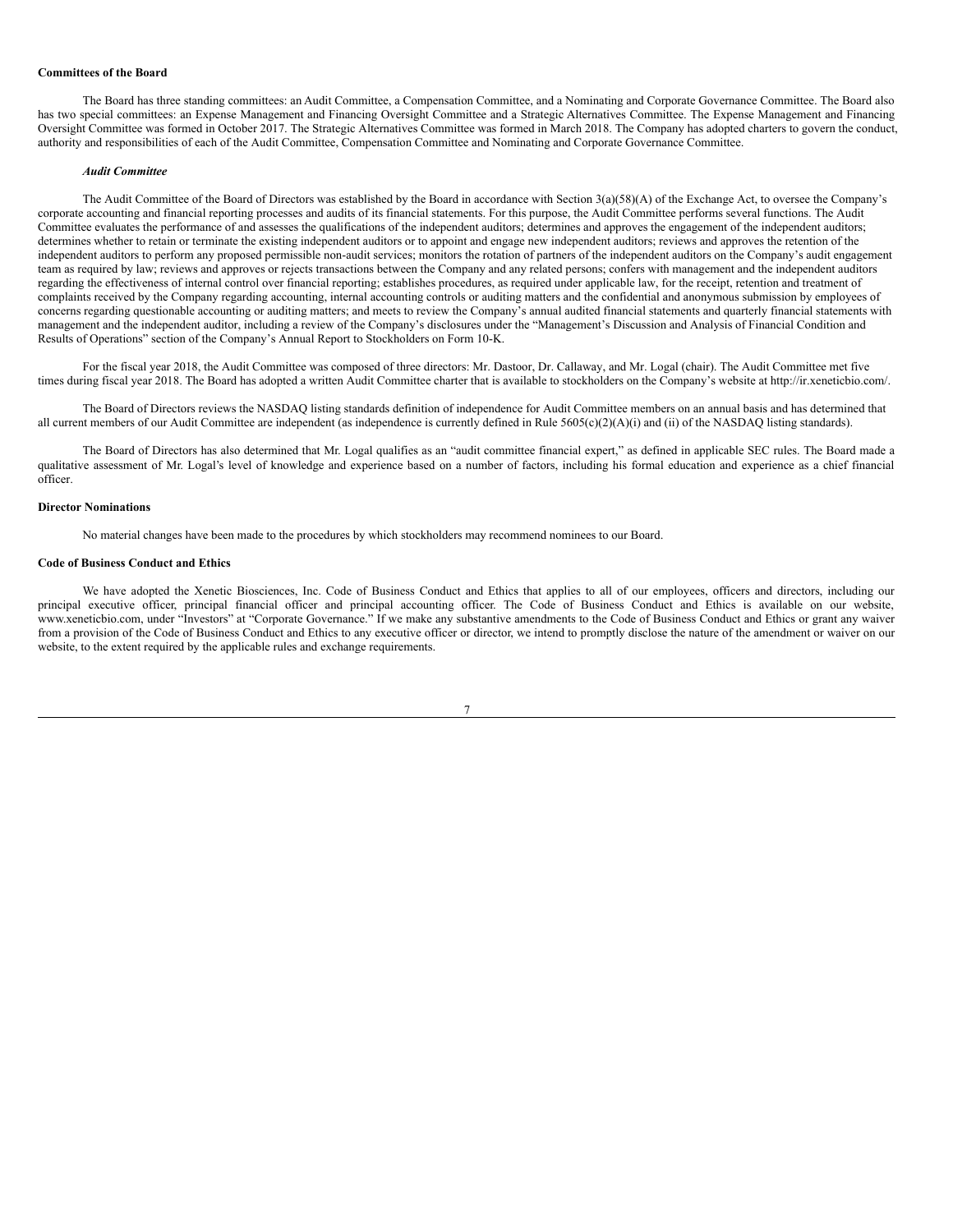#### **Section 16(a) Beneficial Ownership Reporting Compliance**

Section 16(a) of the Exchange Act requires our directors and executive officers, and persons who own more than ten percent of a registered class of our equity securities, to file with the SEC initial reports of ownership and reports of changes in ownership of our ordinary shares and other equity securities. Such persons are required by SEC regulations to furnish us with copies of all Section 16(a) forms they file.

To our knowledge, based solely on a review of the copies of such reports furnished to us and written representations that no other reports were required, during the fiscal year ended December 31, 2018, we believe that all Section 16(a) filing requirements applicable to our executive officers, directors and greater than 10% beneficial owners were complied with, except that one report, covering an aggregate of one transaction, was filed late by Dr. Dmitry Genkin.

#### <span id="page-7-0"></span>**ITEM 11 – EXECUTIVE COMPENSATION**

#### **Summary Compensation Table**

The following table sets forth, for the years ended December 31, 2018 and 2017, the compensation information for Jeffrey Eisenberg, our Chief Executive Officer, Dr. Curtis Lockshin, our Chief Scientific Officer, and James Parslow, our Chief Financial Officer. We refer to Messrs. Eisenberg, Lockshin, and Parslow herein, collectively, as our "named executive officers."

| <b>Name and Principal Position</b>               | Year         | <b>Salary</b><br>(S) |          | <b>Bonus</b><br>$\left( \mathbb{S}\right)$             |               | <b>Stock Awards</b><br>(S)                                  | Option<br>Awards <sup>(1)</sup><br>(S) |          | <b>Non-Equity</b><br><b>Incentive Plan</b><br>Compensation<br>(S) | All Other<br>Compensation<br>(S) |     |               | Total<br>(S)       |
|--------------------------------------------------|--------------|----------------------|----------|--------------------------------------------------------|---------------|-------------------------------------------------------------|----------------------------------------|----------|-------------------------------------------------------------------|----------------------------------|-----|---------------|--------------------|
| Jeffrey F. Eisenberg,                            | 2018         | 300,000              |          |                                                        |               | $\hspace{0.1mm}-\hspace{0.1mm}$                             | $\hspace{0.1mm}-\hspace{0.1mm}$        |          | $\qquad \qquad -$                                                 | 18,333                           | (2) |               | 318,333            |
| Chief Executive Officer                          | 2017         | 300,000              | $(3)$ \$ | $\hspace{0.1mm}-\hspace{0.1mm}$                        | $\mathcal{L}$ | 105,720                                                     | 375,389                                | <b>S</b> | $\hspace{0.1mm}-\hspace{0.1mm}$                                   | 34,381                           |     | D             | 815,490            |
| James Parslow,                                   | 2018         | 265,000              |          | $\hspace{0.1mm}-\hspace{0.1mm}$                        |               | $\hspace{0.1mm}-\hspace{0.1mm}$                             | $\hspace{0.1mm}-\hspace{0.1mm}$        |          | $\hspace{0.1mm}-\hspace{0.1mm}$                                   | 22,595                           | (4) | $\mathcal{L}$ | 287,595            |
| Chief Financial Officer                          | 2017         | 198,750              | $(5)$ \$ | $\hspace{1.0cm} - \hspace{1.0cm}$                      |               | $\hspace{0.1mm}-\hspace{0.1mm}$                             | 667,216                                |          | $\qquad \qquad -$                                                 | 24,830                           |     | ъ             | 890,796            |
| Dr. Curtis Lockshin,<br>Chief Scientific Officer | 2018<br>2017 | 250,000<br>250,000   | $(7)$ S  | $\hspace{1.0cm} - \hspace{1.0cm}$<br>$\qquad \qquad -$ |               | $\overline{\phantom{m}}$<br>$\hspace{0.1mm}-\hspace{0.1mm}$ | $\overline{\phantom{m}}$<br>625,316    |          | $\qquad \qquad -$<br>$\hspace{0.1mm}-\hspace{0.1mm}$              | 9,584<br>2,523                   | (6) | - 35          | 259,584<br>877,839 |
|                                                  |              |                      |          |                                                        |               |                                                             |                                        |          |                                                                   |                                  |     |               |                    |

(1)The amounts represent the aggregate grant date fair value of stock options granted in the applicable fiscal year, computed in accordance with FASB ASC Topic 718, excluding the effect of estimated forfeitures. Assumptions used in the calculation of this amount are set forth in Note 10 to our audited consolidated financial statements included in Item 8 of the Original Filing. Mr. Eisenberg, Mr. Parslow, and Dr. Lockshin were granted options to purchase 250,000 shares, 175,000 shares and 175,000 shares of common stock, respectively, during 2017. In addition, Mr. Eisenberg was granted 50,000 restricted stock units in 2017.<br>(2) Includes \$18,333 for health and welfare plans

Includes \$18,333 for health and welfare plans.

(3)Mr. Eisenberg was appointed our Chief Operating Officer in December 2016 and Chief Executive Officer in October 2017. Mr. Eisenberg served as a director of the Company from July 2016 through November 2016. As an employee, Mr. Eisenberg no longer receives compensation for serving as a member of our Board.<br>(4) Includes \$22,595 for health and welfare plans

(4) Includes \$22,595 for health and welfare plans.<br>(5) Mr. Parslow was appointed our Chief Financial C

(5) Mr. Parslow was appointed our Chief Financial Officer in April 2017.<br>  $(6)$  Includes \$9.584 for health and welfare plans

(6) Includes  $$9,584$  for health and welfare plans.<br>(7) Dr. Lockshin was appointed our Chief Scientific

Dr. Lockshin was appointed our Chief Scientific Officer in January 2017.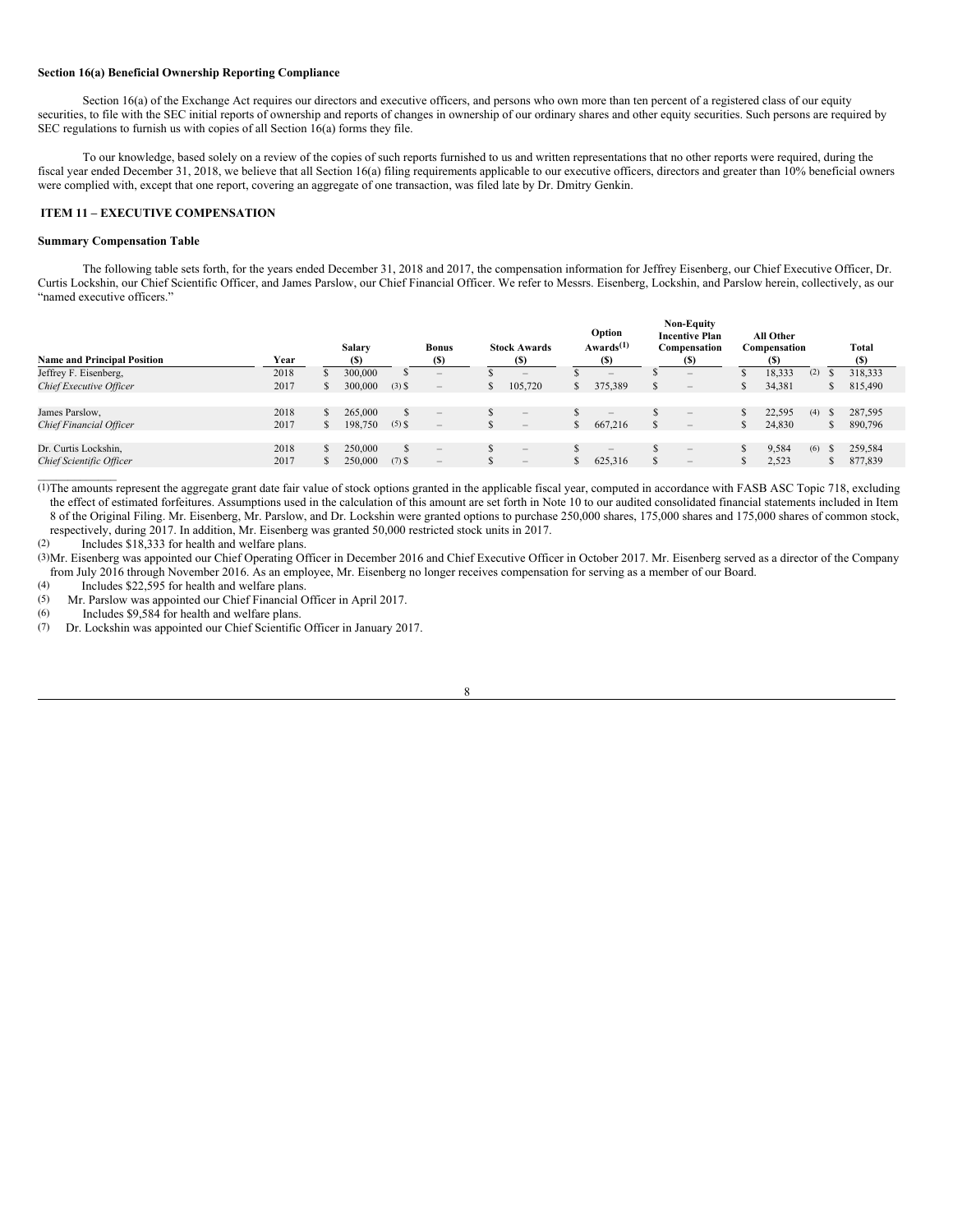#### **Outstanding Equity Awards at Fiscal Year-End**

The following table sets forth certain information with respect to outstanding equity awards held by our named executive officers at December 31, 2018.

|                      |                                                                                               | <b>Option Awards</b>                                                                            |                                         |                                     |                                                                                                           |                                                                                                 |
|----------------------|-----------------------------------------------------------------------------------------------|-------------------------------------------------------------------------------------------------|-----------------------------------------|-------------------------------------|-----------------------------------------------------------------------------------------------------------|-------------------------------------------------------------------------------------------------|
| Name                 | Number of<br><b>Securities</b><br>Underlying<br><b>Unexercised</b><br>Options,<br>Exercisable | Number of<br><b>Securities</b><br>Underlying<br><b>Unexercised</b><br>Options,<br>Unexercisable | Option<br><b>Exercise</b><br>Price (\$) | Option<br><b>Expiration</b><br>Date | Number of<br><b>Shares</b> or<br><b>Units of</b><br><b>Stock That</b><br><b>Have Not</b><br><b>Vested</b> | <b>Market Value</b><br>of Shares<br>or Units<br>of Stock<br><b>That Have</b><br>Not Vested (\$) |
| Jeffrey F. Eisenberg | 154,900(1)                                                                                    | 75,100(1)                                                                                       | 3.40                                    | 12/2/2026                           | $\hspace{0.1mm}-\hspace{0.1mm}$                                                                           | $\qquad \qquad -$                                                                               |
|                      | 41,667(2)                                                                                     | 208,333(2)                                                                                      | 2.11                                    | 10/26/2027                          | $\overline{\phantom{0}}$                                                                                  |                                                                                                 |
|                      | $\!-$                                                                                         | $\overline{\phantom{a}}$                                                                        | $\qquad \qquad -$                       | $\qquad \qquad -$                   | 33,333(3)                                                                                                 | 70,480<br><sup>S</sup>                                                                          |
|                      |                                                                                               |                                                                                                 |                                         |                                     |                                                                                                           |                                                                                                 |
| James Parslow        | 58,333(4)                                                                                     | 116,667(4)                                                                                      | 4.57                                    | 4/3/2027                            | $\qquad \qquad -$                                                                                         |                                                                                                 |
|                      |                                                                                               |                                                                                                 |                                         |                                     |                                                                                                           |                                                                                                 |
| Curtis Lockshin      | 14,546(5)                                                                                     | $\qquad \qquad -$                                                                               | 4.59                                    | 12/31/2024                          | $\qquad \qquad -$                                                                                         | $\qquad \qquad -$                                                                               |
|                      | 15,152(6)                                                                                     | $\overline{\phantom{0}}$                                                                        | 4.59                                    | 9/6/2025                            | $\overline{\phantom{0}}$                                                                                  | -                                                                                               |
|                      | 58,333(7)                                                                                     | 116,667(7)                                                                                      | 4.30                                    | 1/1/2027                            | $\qquad \qquad -$                                                                                         | $\qquad \qquad -$                                                                               |
|                      |                                                                                               |                                                                                                 |                                         |                                     |                                                                                                           |                                                                                                 |

 $\overline{(1)}$  4,700 shares vested 100% on the date of grant. Remainder vests one-third upon the first anniversary of the grant date, one-third of the remaining amount upon the second anniversary of the grant date and one-third of the remaining amount on the third anniversary of the grant date.

(2) 125,000 of the options granted vest one-third upon the first anniversary of the grant date, one-third upon the second anniversary of the grant date and one-third upon the third anniversary of the grant date. 100,000 of the options granted vest upon the achievement of key clinical milestones for XBIO-101 and 25,000 of the options granted vest upon the achievement of key development milestones related to PSA.

(3) References restricted stock units ("RSUs") granted on October 26, 2017. Each RSU represents the right to receive one share of the Company's common stock upon settlement, as defined. The RSUs vest one-third upon the first anniversary of the grant date, one-third upon the second anniversary of the grant date and one-third upon the third anniversary of the grant date.

(4) Vests one-third upon the first anniversary of the grant date, one-third upon the second anniversary of the grant date and one-third upon the third anniversary of the grant date.

(5) Vested one-third upon March 3, 2015, one-third upon March 15, 2016 and one-third upon March 15, 2017.

Vested one-third upon the first anniversary of the grant date, one-third upon the second anniversary of the grant date and one-third upon the third anniversary of the grant date.

(7) Vests one-third upon the first anniversary of the grant date, one-third upon the second anniversary of the grant date and one-third upon the third anniversary of the grant date.

### **Employment Agreements with our Named Executive Officers**

### *Employment Agreement with Mr. Eisenberg*

 $\mathcal{L}=\mathcal{L}^{\mathcal{L}}$ 

We entered into an employment agreement with Mr. Eisenberg effective as of December 1, 2016 for him to serve as Chief Operating Officer (the "Original Agreement"). The Original Agreement was for an initial term of one year, and automatically renewed for successive one year periods unless either party gave notice to the other no later than 90 days prior to the expiration of the then-applicable term; provided, however, that we could terminate the Original Agreement at any time. Mr. Eisenberg's annual salary under the Original Agreement was \$300,000, and was subject to annual review and upward adjustment only by the Compensation Committee of the Board. Mr. Eisenberg was also eligible to receive a bonus equal to 35% of his annual salary based on the attainment of certain individual and/or Company goals established by the Board or a committee thereto. Mr. Eisenberg was also eligible to participate in our employee benefit, welfare and other plans, as may be maintained by us from time to time, on a basis no less favorable than those provided to other similarly situated executives of the Company. Mr. Eisenberg was also subject to certain customary confidentiality, non-solicitation and non-competition provisions.

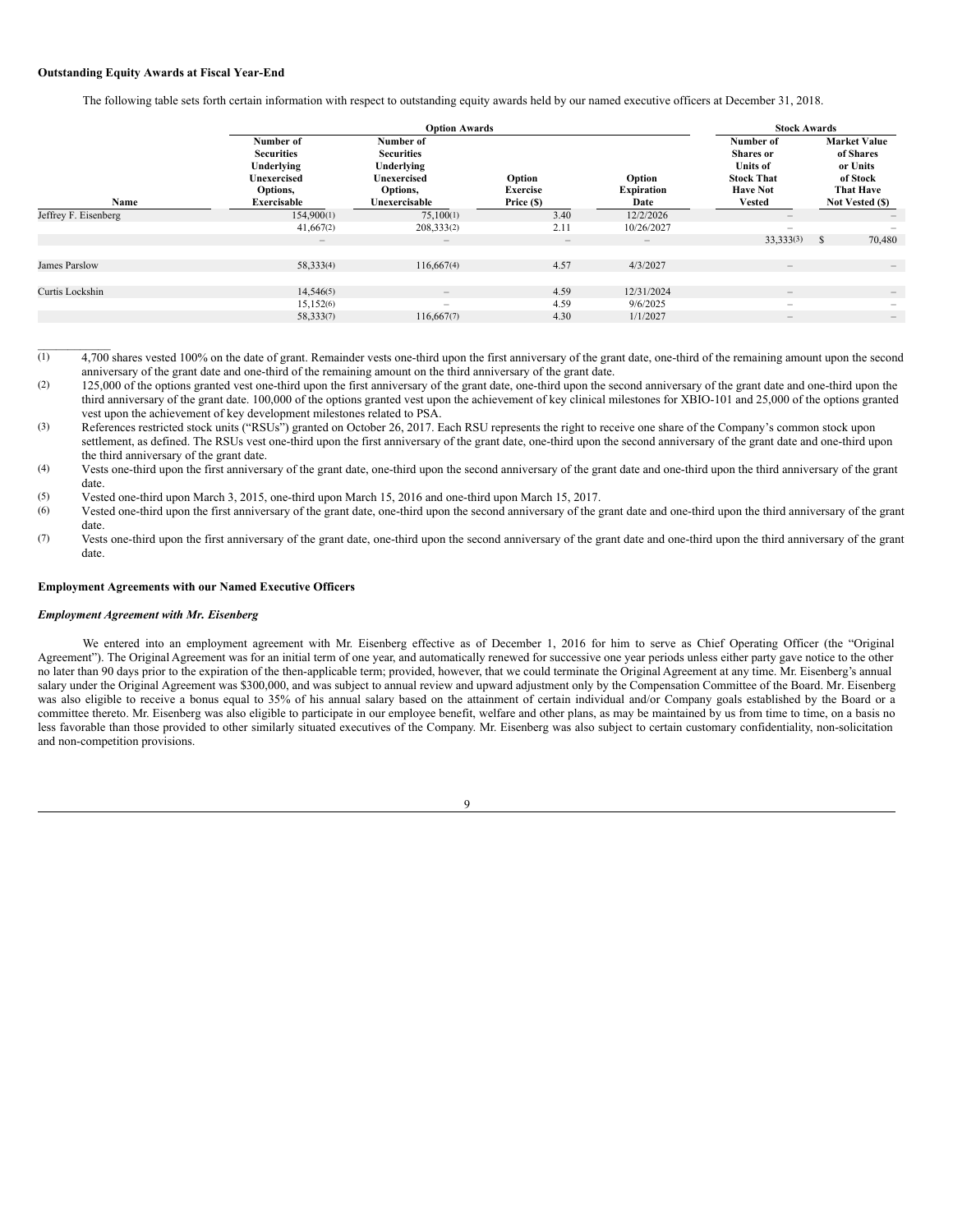Under the Original Agreement, if Mr. Eisenberg's employment was terminated by us without "Cause" (as defined in the Original Agreement) or if he resigned for "Good Reason" (as defined in the Original Agreement), he was entitled to receive (i) six months of his then current base salary, paid over time in accordance with our payroll practices then in effect if he had been employed by us for six months or less, (ii) 12 months of his then current base salary, paid over time in accordance with our payroll practices then in effect if he had been employed by us for more than six months, (iii) a pro-rated annual bonus and (iv) payment of premiums for continued health benefits under COBRA for up to six months.

On October 26, 2017, the Company amended and restated the Original Agreement in order to employ Mr. Eisenberg as the Chief Executive Officer of the Company, effective as of the same date (the "Amended Agreement"). The terms of the Amended Agreement were substantially similar to the terms of the Original Agreement, except that Mr. Eisenberg is now eligible to receive a bonus equal to 50% of his annual salary based on the attainment of certain individual and/or Company goals established by the Board or a committee thereto, and if Mr. Eisenberg's employment is terminated by us without "Cause" (as defined in the Amended Agreement) or if he resigns for "Good Reason" (as defined in the Amended Agreement), he will be entitled to receive (i) within thirty days following the date of termination, an amount equal to one times his then current base salary, (ii) a pro-rated annual bonus and (iii) payment of premiums for continued health benefits under COBRA for up to twelve months.

#### *Employment Agreement with Mr. Parslow*

We entered into an employment agreement with Mr. Parslow effective as of April 3, 2017 (the "Parslow Employment Agreement"). The Parslow Employment Agreement does not provide for a specified term of employment and Mr. Parslow's employment will be on an at-will basis. Mr. Parslow will receive an initial annual base salary of \$265,000 and is eligible to earn an annual cash incentive bonus, which is initially set at a target aggregate bonus amount of 35% of Mr. Parslow's base salary, upon achievement of certain individual and/or Company performance goals set by the Compensation Committee. Mr. Parslow is also eligible to participate in the Company's employee benefit, welfare and other plans, as may be maintained by the Company from time to time, on a basis no less favorable than those provided to other similarly-situated executives of the Company. Mr. Parslow is also subject to certain customary confidentiality, non-solicitation and non-competition provisions.

If Mr. Parslow's employment is terminated by the Company without "cause" (as defined in the Parslow Employment Agreement) or Mr. Parslow resigns for "good reason" (as defined in the Parslow Employment Agreement), after six months of employment but before his first anniversary with the Company, he will be entitled to receive (i) six months of his then current base salary, paid over time in accordance with the Company's payroll practices then in effect and (ii) payment of premiums for continued health benefits under COBRA for up to six months. If Mr. Parslow's employment is terminated by the Company without "cause" (as defined in the Parslow Employment Agreement) or Mr. Parslow resigns for "good reason" (as defined in the Parslow Employment Agreement), after his first anniversary with the Company, he will be entitled to receive (i) one year of his then current base salary, paid over time in accordance with the Company's payroll practices then in effect and (ii) payment of premiums for continued health benefits under COBRA for up to one year.

### *Employment Agreement with Dr. Lockshin*

We entered into an employment agreement with Dr. Lockshin effective as of January 1, 2017 (the "Lockshin Employment Agreement"). The Lockshin Employment Agreement does not provide for a specified term of employment and Dr. Lockshin's employment will be on an at-will basis. Dr. Lockshin will receive an initial annual base salary of \$250,000 and is eligible to earn an annual performance-based cash incentive bonus, which is initially set at a target aggregate bonus amount of 35% of Dr. Lockshin's base salary, upon achievement of certain individual and/or Company performance goals established by the Board or a committee thereto. Dr. Lockshin is also eligible to participate in the Company's employee benefit, welfare and other plans, as may be maintained by the Company from time to time, on a basis no less favorable than those provided to other similarly-situated executives of the Company. Dr. Lockshin is also subject to certain customary confidentiality, non-solicitation and non-competition provisions.

If Dr. Lockshin's employment is terminated by the Company without "Cause" (as defined in the Lockshin Employment Agreement) or Dr. Lockshin terminates his employment for "Good Reason" (as defined in the Lockshin Employment Agreement) and Dr. Lockshin executes and does not revoke a general release of claims against the Company, then he will be entitled to receive (i) one year of his then current base salary, paid over time in accordance with the Company's payroll practices then in effect and (ii) payment of premiums for continued health benefits under COBRA for up to twelve months.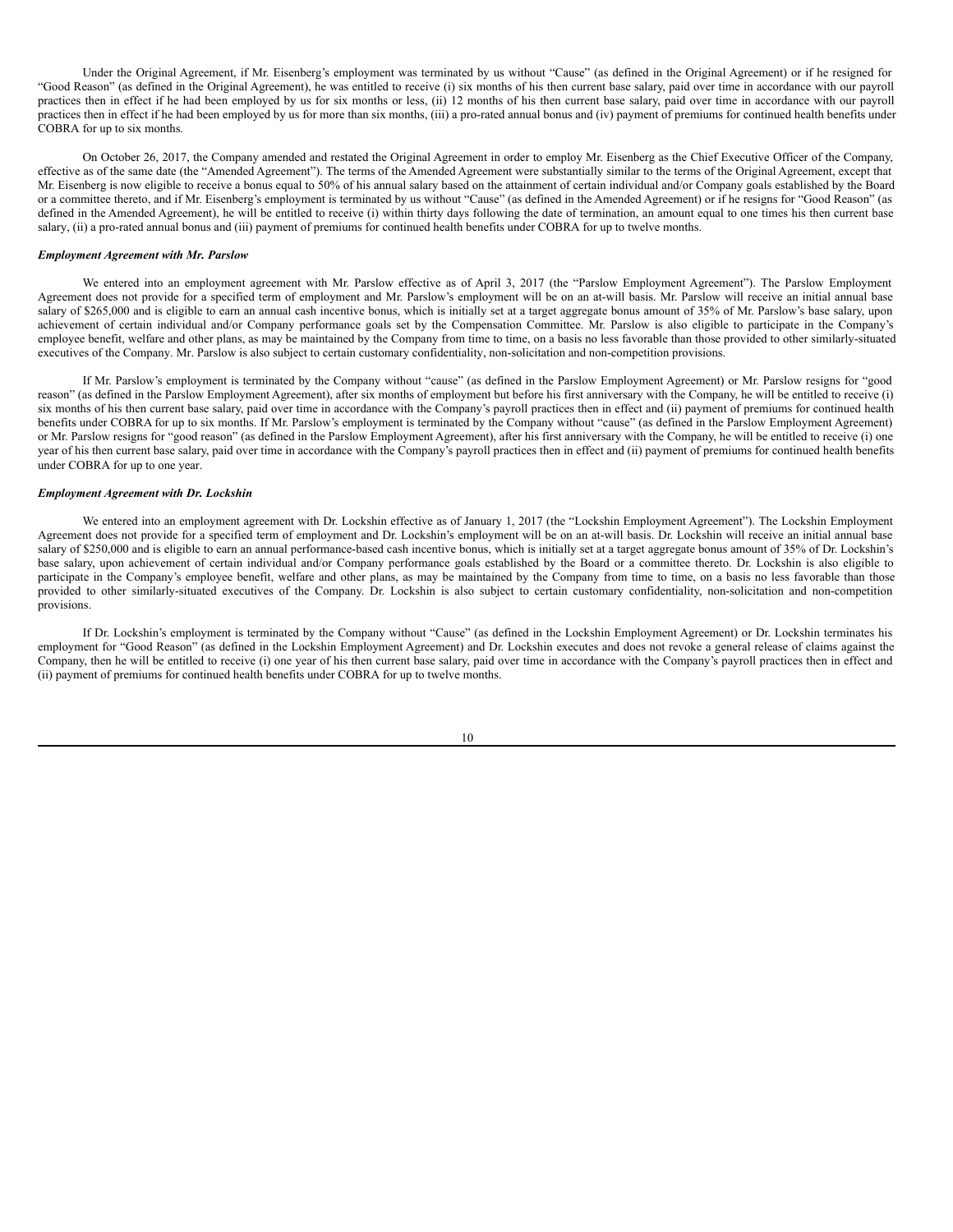#### **Potential Payments Upon Termination or Change of Control**

Our named executive officers may be entitled to payments upon termination or change in control. The details of such payments are included in the description of their employment agreements above.

#### **Director Compensation**

Each of our non-employee, independent directors is currently entitled to receive an annual retainer of \$50,000, payable in equal quarterly installments, an option to acquire 25,000 shares of the Company's common stock upon initial appointment to the Board, and an additional option to acquire 25,000 shares each year thereafter on the date of the Company's annual meeting of stockholders. All members of our board are reimbursed for their usual and customary expenses incurred in connection with their service on the Board, including out-of-pocket expenses, transportation, and airfare on the Company's business.

### **Director Compensation Table**

 $\mathcal{L}_\text{max}$  and  $\mathcal{L}_\text{max}$ 

As our employee director during fiscal 2018, Mr. Eisenberg did not receive any compensation for his Board service during the last completed year. The following table sets forth information for the year ended December 31, 2018 regarding the compensation awarded to, earned by or paid to our non-employee directors:

|                       | <b>Fees Earned or</b><br>Paid in Cash | <b>Stock Awards</b>             | Option<br>Awards <sup><math>(1)(2)</math></sup> | All Other<br>Compensation       | <b>Total</b>                 |
|-----------------------|---------------------------------------|---------------------------------|-------------------------------------------------|---------------------------------|------------------------------|
| Name                  | (S)                                   | (S)                             | (S)                                             |                                 | (S)                          |
| Dr. James E. Callaway | 50,000                                | $\hspace{0.1mm}-\hspace{0.1mm}$ | 65.642                                          | $\hspace{0.1mm}-\hspace{0.1mm}$ | 115,642                      |
| Firdaus J. Dastoor    | 50,000                                | $\overline{\phantom{a}}$        | 65.642                                          | $\overline{\phantom{0}}$        | 115,642                      |
| Dr. Dmitry Genkin     | $\hspace{0.1mm}-\hspace{0.1mm}$       | $\hspace{0.1mm}-\hspace{0.1mm}$ | $\qquad \qquad -$                               | $\qquad \qquad -$               | $\qquad \qquad \blacksquare$ |
| Roman Knyazev         | $\overline{\phantom{a}}$              | $\overline{\phantom{a}}$        | $\overline{\phantom{m}}$                        | $\overline{\phantom{a}}$        | $\overline{\phantom{a}}$     |
| Dr. Roger Kornberg    | 50,000                                | $\hspace{0.1mm}-\hspace{0.1mm}$ | 65.642                                          | $\qquad \qquad -$               | 115,642                      |
| Mr. Adam Logal        | 50,000                                | $\overline{\phantom{a}}$        | 65.642                                          |                                 | 115.642                      |

(1)The amounts represent the aggregate grant date fair value of stock options granted during 2018. For a discussion of the assumptions and methodology used to calculate the value of our stock options, see Note 10 to our audited financial statements included in Item 8 of the Original Filing.

(2)The table below shows the aggregate number of option awards outstanding for each of our non-employee directors as of December 31, 2018:

| Name               | <b>Option Awards</b> (#) |
|--------------------|--------------------------|
| Dr. James Callaway | 50,000                   |
| Firdaus J. Dastoor | 95,455                   |
| Dr. Dmitry Genkin  | 37,879                   |
| Roman Knyazev      | 37,879                   |
| Dr. Roger Kornberg | 75,000                   |
| Adam Logal         | 50,000                   |

In addition to the option awards described above, Mr. Dastoor holds a warrant to purchase 48,485 shares of our common stock at \$7.92 per share. These warrants are fully vested and expire in December 2019. In addition, Dr. Genkin holds a warrant to purchase 30,304 shares of our common stock at \$13.86 per share. These warrants are fully vested and expire in April 2021.

See "Certain Relationships and Transactions" below for compensation arrangements involving specific members of the Board.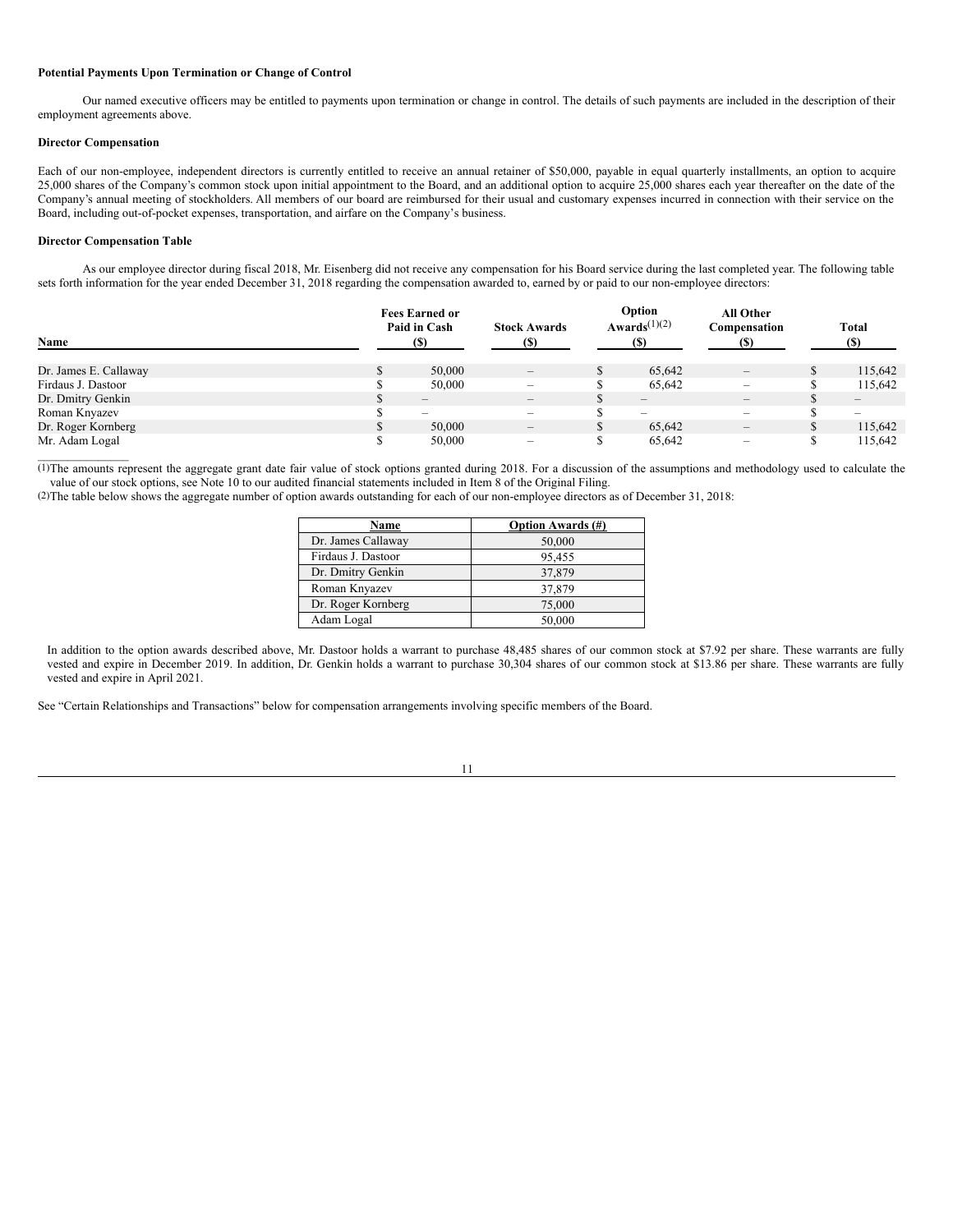#### <span id="page-11-0"></span>**ITEM 12 – SECURITY OWNERSHIP OF CERTAIN BENEFICIAL OWNERS AND MANAGEMENT AND RELATED STOCKHOLDER MATTERS**

The following table and footnotes set forth certain information known to us regarding beneficial ownership of our capital stock as of March 31, 2019 for:

- each person known by us to be the beneficial owner of more than 5% of our capital stock;
- · our named executive officers;
- each of our directors; and
- all executive officers and directors as a group.

The number of shares beneficially owned by each entity, person, director or executive officer is determined in accordance with the rules of the SEC, and the information is not necessarily indicative of beneficial ownership for any other purpose. Under such rules, beneficial ownership includes any shares over which the individual has sole or shared voting power or investment power as well as any shares that the individual has the right to acquire within 60 days through the exercise of any stock option, warrants or other rights. Except as otherwise indicated, and subject to applicable community property laws, the persons named in the table have sole voting and investment power with respect to all shares of common stock held by that person or entity.

The percentage of shares beneficially owned is computed on the basis of 10,443,889 shares of our common stock outstanding as of March 31, 2019, on an asconverted basis. Shares of our common stock that a person has the right to acquire within 60 days after March 31, 2019 are deemed outstanding for purposes of computing the percentage ownership of the person or entity holding such rights, but are not deemed outstanding for purposes of computing the percentage ownership of any other person, except with respect to the percentage ownership of all directors and executive officers as a group. Unless otherwise indicated below, the address for each beneficial owner listed is c/o Xenetic Biosciences, Inc., at 40 Speen Street, Suite 102, Framingham, Massachusetts 01701.

|                                                                | <b>Number of Shares</b>                  | Percentage                |
|----------------------------------------------------------------|------------------------------------------|---------------------------|
| <b>Name of Beneficial Owner</b>                                | <b>Beneficially Owned</b> <sup>(1)</sup> | <b>Beneficially Owned</b> |
| <b>Fiscal Year 2018 Named Executive Officers and Directors</b> |                                          |                           |
| Jeffrey F. Eisenberg                                           | 213,233(2)                               | $2.00\%$                  |
| James Parslow                                                  | 116,666(3)                               | $1.10\%$                  |
| Dr. Curtis Lockshin                                            | 146,365(4)                               | 1.38%                     |
| Dr. James E. Callaway                                          | 37,500(5)                                |                           |
| Firdaus J. Dastoor                                             | 131,440(6)                               | 1.24%                     |
| Dr. Dmitry Genkin <sup>(7)</sup>                               | 70,732(8)                                | $\ast$                    |
| Roman Knyazev $(9)$                                            | 37,879(10)                               | *                         |
| Dr. Roger Kornberg                                             | 62,500(11)                               | $\ast$                    |
| Adam Logal                                                     | 37,500(12)                               | *                         |
| All executive officers and directors as a group (9 persons)    | 853,815(13)                              | 7.56%                     |
| <b>5% Current Stockholders</b>                                 |                                          |                           |
| PJSC Pharmsynthez <sup><math>(7)</math></sup> $(9)$            | 9,335,159(14)                            | 64.77%                    |
| <b>Empery Asset Management</b>                                 | 1,040,000(15)                            | 9.96%                     |
| Serum Institute of India Private Limited                       | 891,607(16)                              | 8.33%                     |
|                                                                |                                          |                           |

\* Represents beneficial ownership of less than one percent (1%).

(1) Unless otherwise indicated below, this table is based upon corporate records, information supplied by officers, directors and, in the case of principal stockholders, information provided by our transfer agent.

(2) The total beneficial ownership consists of 196,566 shares issuable upon exercise of options that are exercisable within 60 days of March 31, 2019 and 16,667 of vested restricted stock units.

(3) The total beneficial ownership consists of 116,666 shares issuable upon exercise of options that are exercisable within 60 days of March 31, 2019.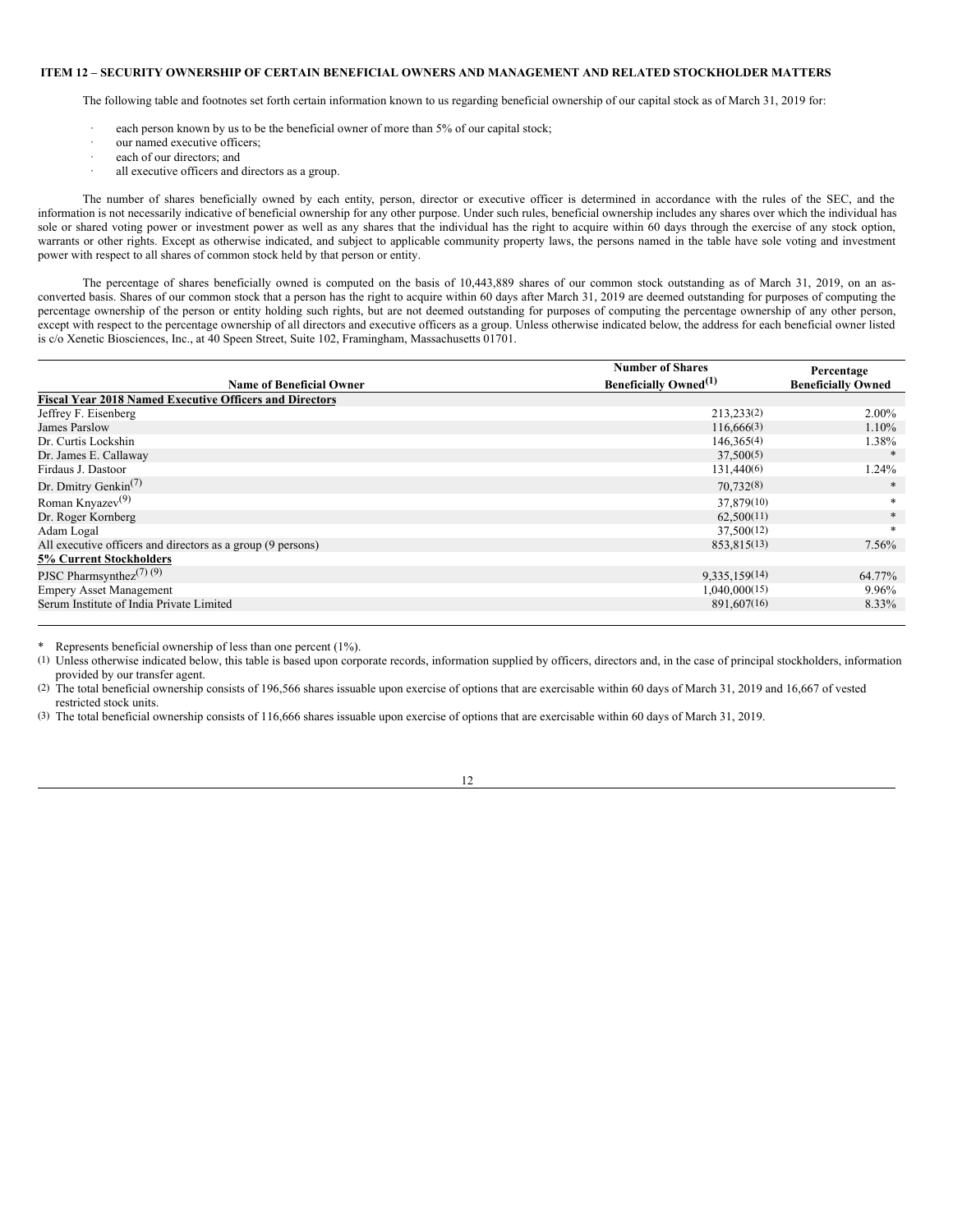- (4) The total beneficial ownership consists of 146,365 shares issuable upon exercise of options that are exercisable within 60 days of March 31, 2019.
- (5) The total beneficial ownership consists of 37,500 shares issuable upon exercise of options that are exercisable within 60 days of March 31, 2019.
- (6) The total beneficial ownership consists of 131,440 shares issuable upon exercise of warrants and options that are exercisable within 60 days of March 31, 2019.
- (7) Dr. Genkin is the Chairman of the Board of Directors of Pharmsynthez.
- (8) The total beneficial ownership consists of 2,549 shares of common stock owned directly and 68,183 shares issuable upon exercise of warrants and options that are exercisable within 60 days of March 31, 2019.
- (9) Mr. Knyazev is the Deputy Chairman of the Board of Directors of Pharmsynthez.
- (10)The total beneficial ownership consists of 37,879 shares issuable upon exercise of options that are exercisable within 60 days of March 31, 2019.
- (11)The total beneficial ownership consists of 62,500 shares issuable upon exercise of options that are exercisable within 60 days of March 31, 2019.
- (12)The total beneficial ownership consists of 37,500 shares issuable upon exercise of options that are exercisable within 60 days of March 31, 2019.
- (13)The total beneficial ownership consists of 2,549 shares of common stock owned directly, 834,599 shares issuable upon exercise of warrants and options that are exercisable within 60 days of March 31, 2019 and 16,667 shares of restricted stock units that are vested.
- (14)The total beneficial ownership consists of 5,365,455 shares of common stock owned directly or indirectly through SynBio, 2,909,090 shares issuable upon the conversion of Series B Preferred Stock and 1,060,614 shares issuable upon exercise of warrants that are exercisable within 60 days of March 31, 2019. SynBio is a wholly-owned subsidiary of Pharmsynthez. Pharmsynthez may be deemed to have shared voting and shared dispositive power with respect to all the shares owned by SynBio and therefore, Pharmsynthez may be deemed to be the beneficial owner of such shares. The address of PJSC Pharmsynthez is Office Center IT Park, 25 Liter ZH, Krasnogo Kursanta St., St. Petersburg, 197110, Russia.
- (15)The Company has reviewed the Schedule 13G jointly filed with the SEC on March 11, 2019 by Empery Tax Efficient II, LP ("ETE II Fund"), Empery Asset Management, LP ("Empery Asset"), Ryan M. Lane, and Martin D. Hoe (such joint filers, collectively, "Empery Asset Management"), reporting ownership of these shares as of March 5, 2019. According to the Schedule 13G, each of Empery Asset, Ryan M. Lane and Martin D. Hoe beneficially owned 1,040,000 shares of common stock with shared voting and shared dispositive power with respect to all such shares, which excludes, in each case, 509,000 shares of common stock issuable upon exercise of pre-funded warrants and 1,549,000 shares of common stock issuable upon exercise of warrants. Pursuant to the terms of the warrants, Empery Asset Management cannot exercise the warrants to the extent the reporting persons would beneficially own, after any such exercise, more than 4.99% of the outstanding shares of our common stock. Pursuant to the terms of the pre-funded warrants, Empery Asset Management cannot exercise the warrants to the extent the reporting persons would beneficially own, after any such exercise, more than 9.99% of the outstanding shares of our common stock. ETE II Fund beneficially owned 853,271 shares of common stock with shared voting and shared dispositive power with respect to all such shares, which excludes 417,611 shares of common stock issuable upon exercise of pre-funded warrants and 1,270,882 shares of common stock issuable upon exercise of warrants. ETE II Fund's beneficial ownership is included within Empery Assets' share ownership amounts reflected above. The address of Empery Asset Management is 1 Rockefeller Plaza, Suite 1205 New York, New York 10020.
- (16)The total beneficial ownership consists of 631,000 shares of common stock owned directly and indirectly by related affiliates of Serum Institute of India Private Limited and 260,607 shares issuable upon exercise of warrants that are exercisable within 60 days of March 31, 2019. The address of Serum Institute of India is S. No. 212/2, Off Soli Poonawalla Road, Hadapsar, Pune, 411028, Maharashtra, India.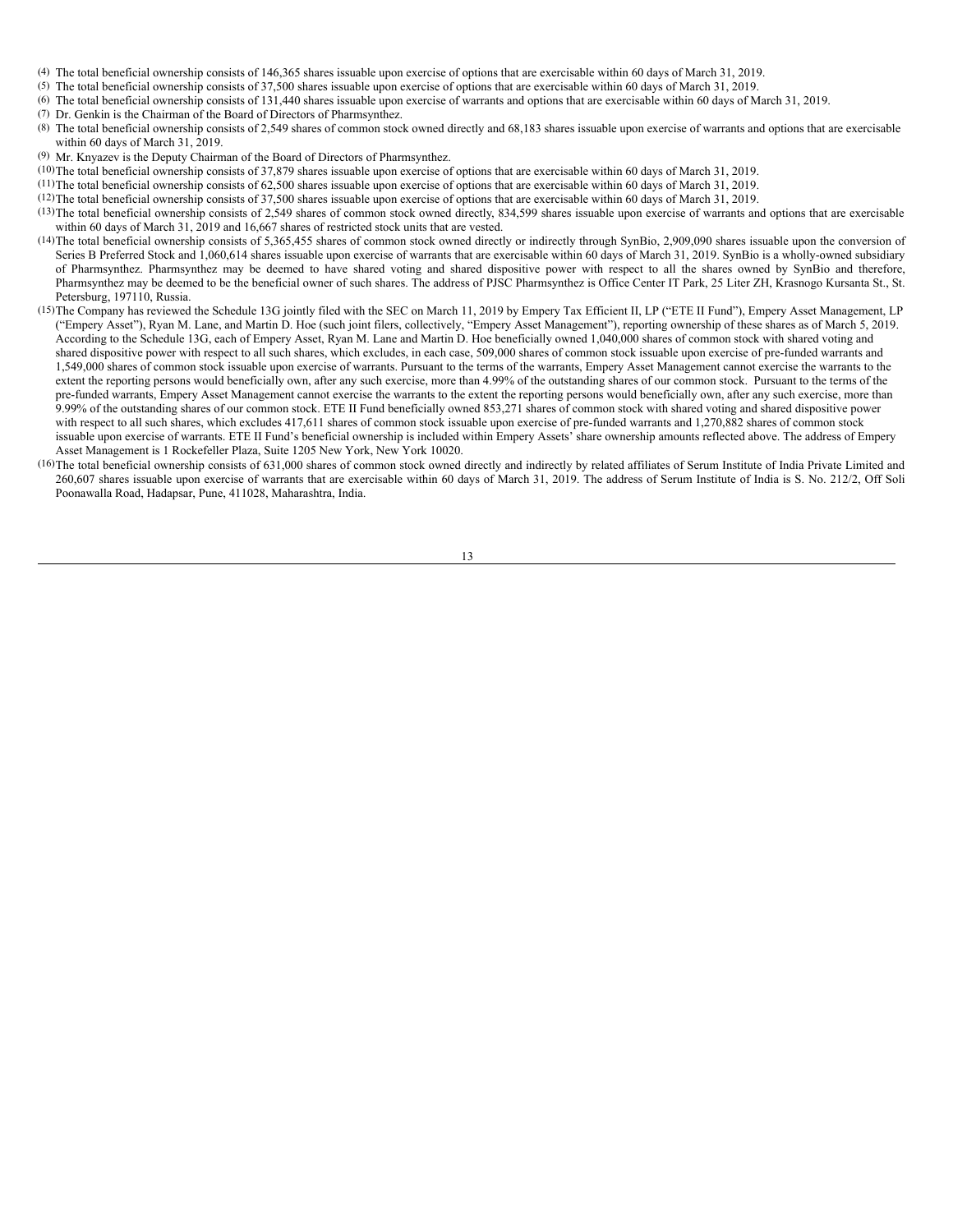#### **Equity Compensation Plan Information**

The following table sets forth information as of December 31, 2018 with respect to compensation plans under which equity securities are authorized for issuance:

|                                                            |                          |                         |                          | Number of                |
|------------------------------------------------------------|--------------------------|-------------------------|--------------------------|--------------------------|
|                                                            | Number of                |                         |                          | <b>Securities</b>        |
|                                                            | Securities to be         |                         |                          | Remaining                |
|                                                            | <b>Issued upon</b>       | <b>Weighted Average</b> |                          | <b>Available for</b>     |
|                                                            | <b>Exercise of</b>       |                         | <b>Exercise Price of</b> | <b>Future Issuance</b>   |
|                                                            | Outstanding              |                         | Outstanding              | <b>Under Equity</b>      |
|                                                            | <b>Options, Warrants</b> |                         | <b>Options, Warrants</b> | Compensation             |
| <b>Plan Category</b>                                       | and Rights               |                         | and Rights               | <b>Plans</b>             |
| Equity compensation plans approved by security holders     | 1.708.011(1)             |                         | 3.73                     | 1.599.620                |
| Equity compensation plans not approved by security holders | $175,000^{(2)}$          |                         | 4.57                     | $\overline{\phantom{0}}$ |
| Total                                                      | 1.883.011                |                         | 3.80                     | 1.599.620                |

(1)Consists of 1,708,011 shares of our common stock to be issued upon the exercise of outstanding stock options and restricted stock units under the Xenetic Biosciences, Inc. Amended and Restated 2014 Equity Incentive Plan.

(2)Represents inducement award granted in 2017 that was not covered under the Xenetic Biosciences, Inc. Amended and Restated 2014 Equity Incentive Plan.

## <span id="page-13-0"></span>**ITEM 13 – CERTAIN RELATIONSHIPS AND RELATED TRANSACTIONS, AND DIRECTOR INDEPENDENCE**

During the fiscal year ended December 31, 2018 and the fiscal year ended December 31, 2017, there was not, nor is there any currently proposed transaction or series of similar transactions to which Xenetic was or is to be a party in which the amount involved exceeded or exceeds the lesser of \$120,000 or 1% of the average of our total assets at year end for the last two completed fiscal years and in which any executive officer, director or holder of more than 5% of any class of voting securities of Xenetic and members of that person's immediate family had, has or will have a direct or indirect material interest, other than as set forth in "Executive Compensation" and "Director Compensation Table" above and disclosed below.

### **Policy Regarding Related Party Transactions**

Our Board has adopted a written related party transaction policy to set forth the policies and procedures for the review and approval or ratification of related party transactions. Any transaction between the Company and its officers, directors, principal stockholders or affiliates is required to be on terms no less favorable to us than could be reasonably obtained in arms-length transactions with independent third-parties, and any such material related party transactions must also be reviewed and approved by a majority of the Board of Directors. All of the actions described in this section occurred prior to the adoption of this policy, except for the acquisition of the XCART Technology. On March 16, 2018, our Board formed the Strategic Alternatives Committee (the "SAC") to evaluate an alternative transaction and other strategic alternatives for the Company should they arise. James Callaway, an independent outside director of the Company, was appointed Chair of the SAC. The SAC had primary oversight over the XCART Technology acquisition.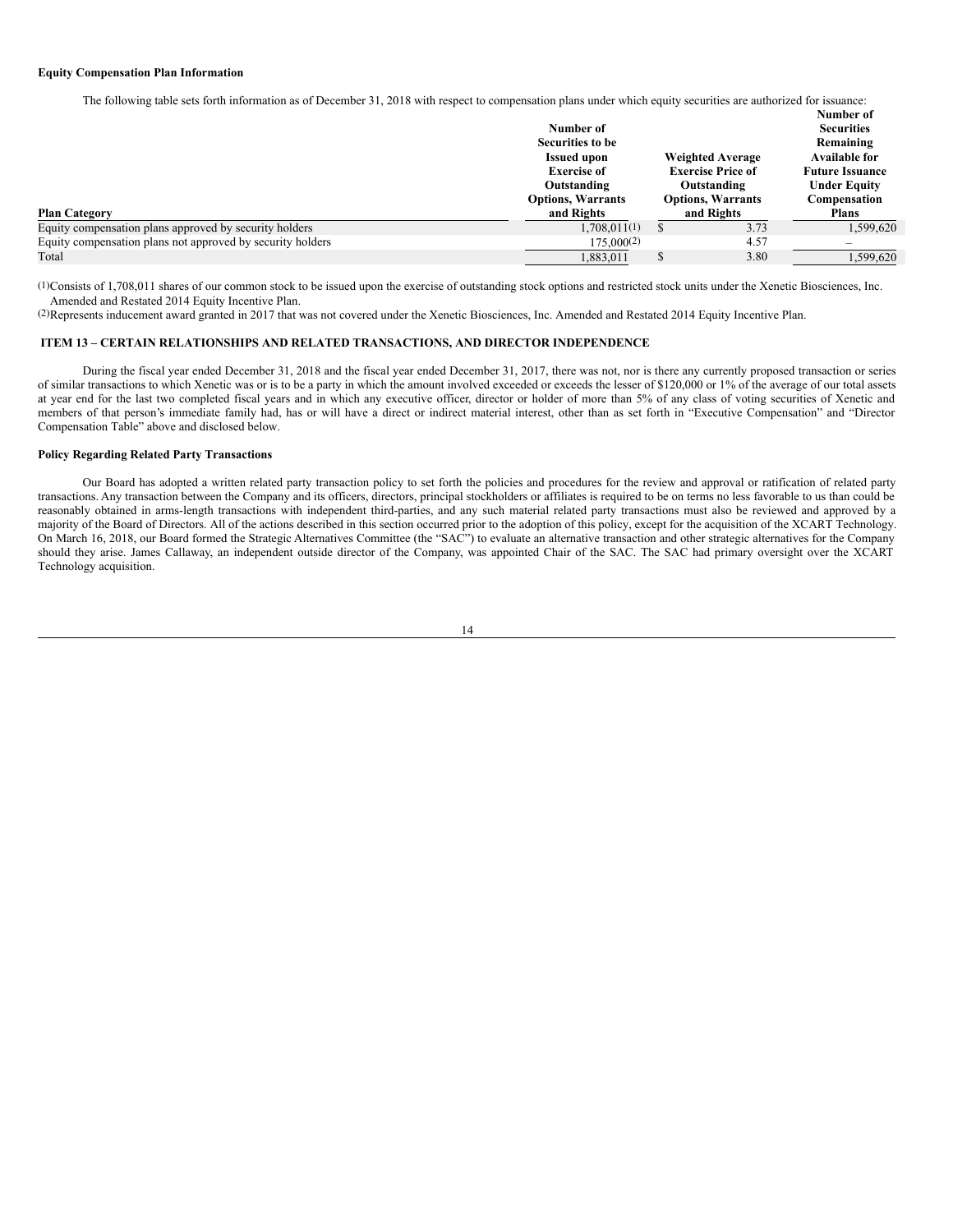#### **PJSC Pharmsynthez**

PJSC Pharmsynthez (formerly, OJSC Pharmsynthez) ("Pharmsynthez") is our largest and controlling stockholder with a share ownership of 43.5% of the total issued and outstanding common stock at March 31, 2019. In addition to its common stock ownership, Pharmsynthez holds outstanding warrants to purchase our common stock and approximately 1.5 million shares of our issued and outstanding Series B Preferred Stock at March 31, 2019. Pharmsynthez was a related party of SynBio, which is related party of ours, and acquired 100% of SynBio in February 2017. The combined ownership of Pharmsynthez and SynBio was 51.4% at March 31, 2019. In addition, one of our directors, Dr. Dmitry Genkin, is the Executive Chairman of the board of directors of Pharmsynthez, a second director of ours, Mr. Roman Knyazev, is also a director of Pharmsynthez and one of our executive officers, Dr. Curtis Lockshin, is an officer of a wholly-owned subsidiary of Pharmsynthez. In November 2009, the Company entered into a collaborative research and development license agreement with Pharmsynthez (the "Pharmsynthez Arrangement") pursuant to which the Company granted an exclusive license to Pharmsynthez to develop, commercialize and market six drug candidates based on the Company's PolyXen and ImuXen technology in certain territories. In exchange, Pharmsynthez granted an exclusive license to the Company to use any preclinical and clinical data developed by Pharmsynthez, within the scope of the Pharmsynthez Arrangement, and to engage in further research, development and commercialization of drug candidates outside of certain territories at the Company's own expense.

### **SynBio LLC**

SynBio is one of our largest stockholders and owns approximately 7.9% of our total issued and outstanding common stock as of March 31, 2019 and all of our outstanding Series A Preferred Stock. In 2017, SynBio became a wholly-owned subsidiary of Pharmsynthez.

In August 2011, SynBio and the Company entered into a stock subscription and collaborative development of pharmaceutical products agreement (the "Co-Development Agreement"). The Company granted an exclusive license to SynBio to develop pharmaceutical products using certain molecule(s) based on SynBio's technology and the Company's proprietary technology (PolyXen, OncoHist and ImuXen) that prolongs the active life and/or improves the pharmacokinetics of certain therapeutic proteins and peptides (as well as conventional drugs). In return, SynBio granted an exclusive license to the Company to use the pre-clinical and clinical data generated by SynBio in certain agreed products and engage in the development of commercial candidates.

SynBio and the Company are each responsible for funding their own research activities. There are no milestone or other research-related payments due under the agreement other than fees for the supply of each company's respective research supplies based on their technology, which, when provided, are due to mutual convenience and not representative of an ongoing or recurring obligation to supply research supplies. Serum Institute of India Limited ("Serum Institute") has agreed to directly provide the research supplies to SynBio, where the Company is not liable for any failure to supply the research supplies as a result of any act or fault of Serum Institute. Upon successful commercialization of any resultant products, the Company is entitled to receive royalties on sales in certain territories and pay royalties to SynBio for sales outside those certain territories.

Through December 31, 2018, the Company and SynBio continued to engage in research and development activities with no resultant commercial products. The Company did not recognize revenue in connection with the Co-Development Agreement during the years ended December 31, 2018 and 2017.

#### **Serum Institute**

Serum Institute owns approximately 6.0% of our total issued and outstanding common stock at March 31, 2019. In addition to its common stock ownership, Serum Institute holds outstanding warrants to purchase our common stock. One of our directors, Firdaus Jal Dastoor, is currently a Group Director in charge of Finance and Corporate Affairs and Company Secretary of Serum Institute. In August 2011, we entered into a collaborative research and development agreement with Serum Institute providing Serum Institute an exclusive license to use our PolyXen technology to research and develop one potential commercial product, Polysialylated Erythropoietin ("PSA-EPO"). Serum Institute is responsible for conducting all preclinical and clinical trials required to achieve regulatory approvals within the certain predetermined territories at Serum Institute's own expense. Royalty payments are payable by Serum Institute to us for net sales to certain customers in the Serum Institute sales territory. Royalty payments are payable by us to Serum Institute for net sales received by us over the term of the license. There are no milestone or other research-related payments due under the collaborative arrangement.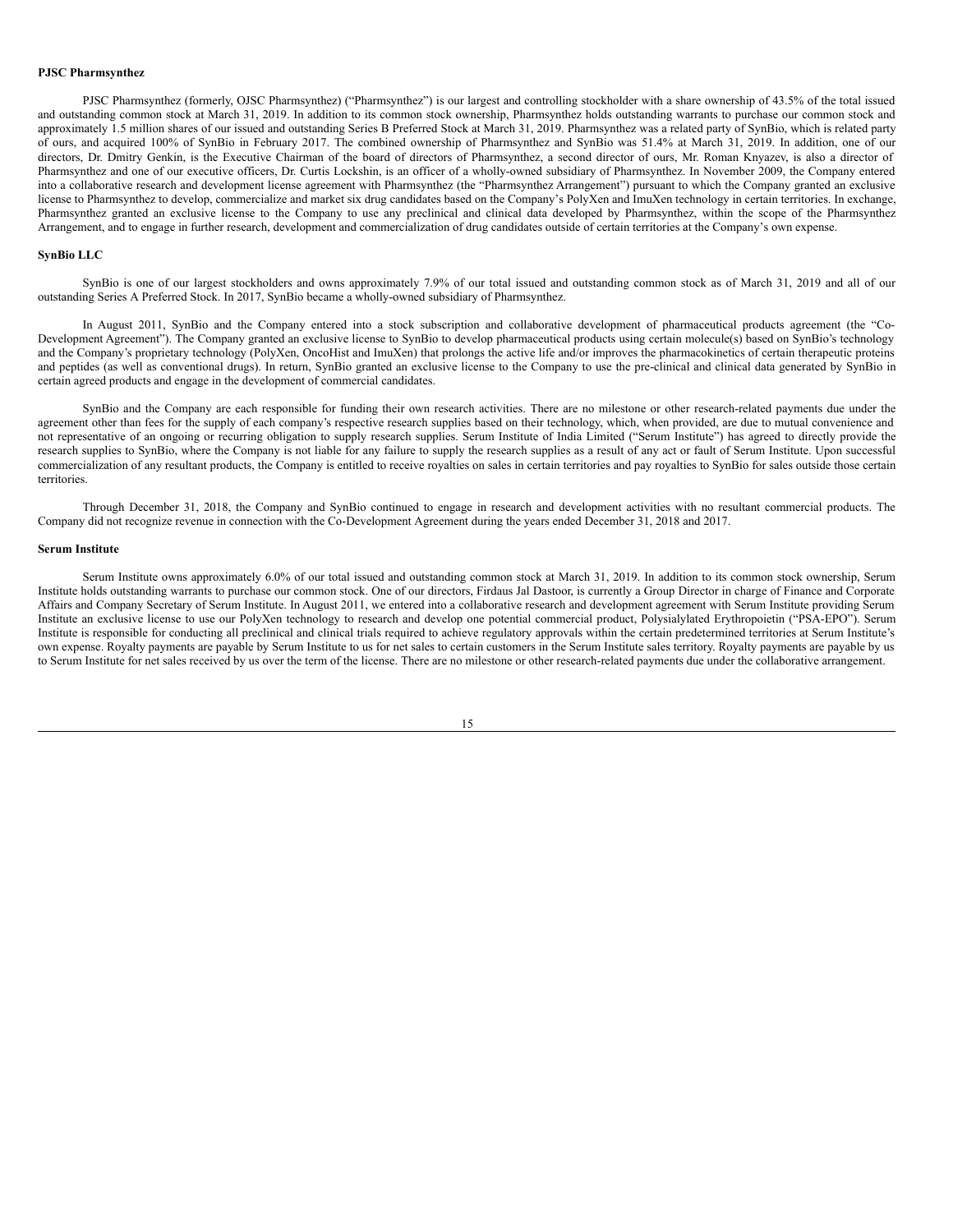Through December 31, 2018, we continued to engage in research and development activities with no resultant commercial products. No royalty revenue or expense was recognized by us related to the Serum Institute arrangement during the years ended December 31, 2018 and 2017.

#### **Director Fees and Consulting Services Agreement with Dr. Dmitry Genkin**

Dr. Genkin provided research and consulting services to the Company, for which he was paid approximately \$50,000 during the year ended December 31, 2017. The agreement was terminated on July 31, 2017 prior to Mr. Genkin being reappointed to the Board in August 2017.

#### **XCART Technology**

On March 1, 2019, we entered into an agreement to acquire the XCART platform technology (the "Transaction") a proximity-based screening platform capable of identifying CAR constructs that can target patient-specific tumor neoantigens, with a demonstrated proof of mechanism in B-cell Non-Hodgkin lymphomas. The XCART technology, developed by The Scripps Research Institute (the "Institute") in collaboration with the Shemyakin-Ovchinnikov Institute of Bioorganic Chemistry ("IBCH"), is believed to have the potential to significantly enhance the safety and efficacy of cell therapy for B-cell lymphomas by generating patient- and tumor-specific CAR T cells.

In connection with the Transaction, on March 1, 2019, we entered into a Share Purchase Agreement with Hesperix SA ("Hesperix") pursuant to which the Company will purchase all of the issued and outstanding shares of capital stock of Hesperix, as well as additional transaction documents. Dr. Dmitry Genkin, one of our directors, is a director and significant shareholder of Hesperix. In addition, in connection with the Transaction, the Company has agreed to repay a \$150,000 loan that Dr. Genkin entered into with Hesperix.

In addition, and in connection with the Transaction, Hesperix entered into an assignment agreement (the "Hesperix Assignment Agreement") with the IBCH, Pharmsynthez, and certain other parties thereto (collectively, the "Assignors"), pursuant to which, the Assignors have agreed, among other things, to sell, assign, transfer, and convey unto Hesperix all of their individual right, title, and interest throughout the world in and to patents related to "Articles And Methods Directed To Personalized Therapy Of Cancer," and the related know-how. Hesperix has agreed to pay each of IBCH and Pharmsynthez a royalty rate in the low single digit range based on the net sales of products in each country in which, in absence of the Hesperix Assignment Agreement, the manufacture, use, offer for sale, sale, or importation of such product would infringe a valid claim of a patent. Dr. Dmitry Genkin, one of our directors, is the Executive Chairman of the board of directors of Pharmsynthez. A second director of ours, Mr. Roman Knyazev, is also a director of Pharmsynthez and one of our executive officers, Dr. Curtis Lockshin is an officer of a wholly-owned subsidiary of Pharmsynthez.

Concurrent with the Share Purchase Agreement, we also entered into an assignment agreement with OPKO Pharmaceuticals, LLC ("OPKO") (the "OPKO Assignment Agreement") pursuant to which the Company will acquire and accept all of OPKO's right, title and interest in an Intellectual Property License Agreement entered into between the Institute and OPKO related to the XCART technology. Mr. Adam Logal, one of our directors, is Senior Vice President, Chief Financial Officer, Chief Accounting Officer and Treasurer of OPKO Health, Inc., the parent company of OPKO.

In total, we will issue 7.5 million shares of our common stock in the Transaction, including 4.875 million shares to be issued to the shareholders of Hesperix and 2.625 million shares of common stock to be issued in connection with the OPKO Assignment Agreement. The closing of the Transaction is subject to customary closing conditions as well as conditions regarding (i) the Company having adequate financing to fund its future working capital obligations following the closing and (ii) the Company obtaining necessary and appropriate stockholder approvals, evidencing among other matters, approval of the Share Purchase Agreement and the transactions contemplated thereunder, including the issuance of the Transaction Shares. Subject to the satisfaction of the closing conditions, the Transaction is expected to close in the first half of 2019.

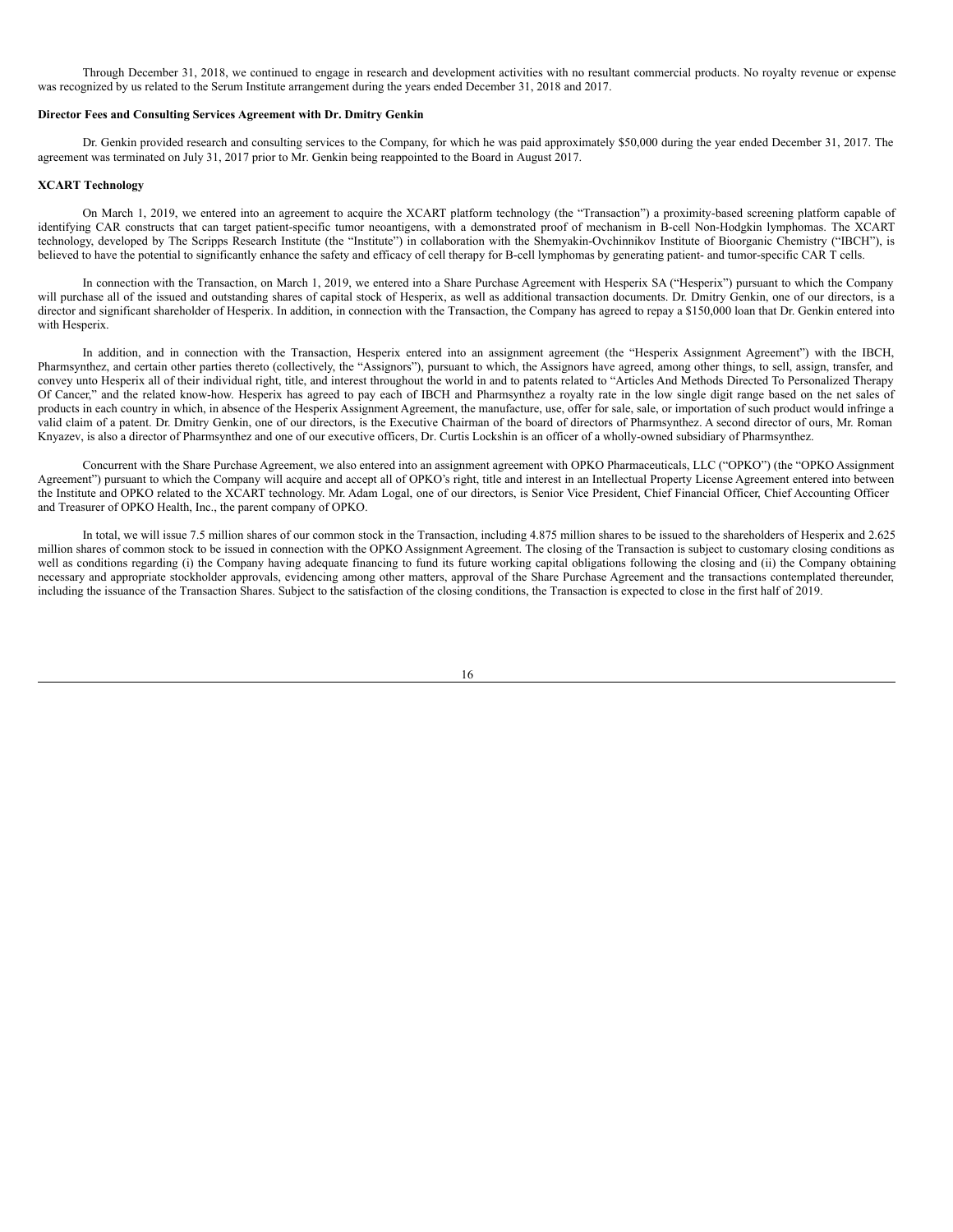### **Empery Asset Management**

Empery Tax Efficient II, LP ("ETE II Fund"), Empery Asset Management, LP ("Empery Asset"), Ryan M. Lane, and Martin D. Hoe (collectively, "Empery Asset Management") own approximately 9.96% of our total issued and outstanding common stock at March 31, 2019. On March 5, 2019 Empery Asset Management purchased 1,040,000 shares of our common stock, as well as prefunded warrants to purchase 509,000 shares of our common stock resulting in net proceeds to the Company of \$2.7 million. In addition to its common stock and prefunded warrant ownership, Empery Asset Management holds outstanding warrants to purchase our common stock.

#### **Director Independence**

Under the NASDAQ Stock Market ("NASDAQ") listing standards, a majority of the members of a listed company's board of directors must qualify as "independent," as affirmatively determined by the Board of Directors. The Board consults with advisors to ensure that the Board's determinations are consistent with relevant securities and other laws and regulations regarding the definition of "independent," including those set forth in pertinent listing standards of NASDAQ, as in effect from time to time.

Consistent with these considerations, after review of all relevant identified transactions or relationships between each director, or any of his or her family members, and the Company, its senior management and its independent auditors, the Board has affirmatively determined that the following directors were independent directors within the meaning of the applicable NASDAQ listing standards for the period during which they served as a member of the Board during fiscal year 2018: Dr. Callaway, Mr. Dastoor, Dr. Kornberg and Mr. Logal.

During fiscal year 2018, all members of our Audit Committee, Nominating and Corporate Governance Committee, and Compensation Committee were independent (as independence is currently defined in Rule 5605 of the NASDAQ listing standards).

#### <span id="page-16-0"></span>**ITEM 14 – PRINCIPAL ACCOUNTING FEES AND SERVICES**

The following table represents aggregate fees billed to the Company for the fiscal years ended December 31, 2018 and December 31, 2017, by Marcum LLP, the Company's principal accountant.

|                           | 2018                            | 2017                         |
|---------------------------|---------------------------------|------------------------------|
| <b>Audit Fees</b>         | 162,374                         | 167,824                      |
| <b>Audit-Related Fees</b> | 9,766                           | 8,005                        |
| Tax Fees                  | $\hspace{0.1mm}-\hspace{0.1mm}$ | $\qquad \qquad \blacksquare$ |
| All Other Fees            | $\hspace{0.1mm}-\hspace{0.1mm}$ |                              |
|                           | 172,140                         | 175,829                      |

## **Audit Fees**

Audit fees include the total fees incurred in connection with the audit of our annual consolidated financial statements for each of the years ended December 31, 2018 and 2017.

# **Audit-Related Fees**

Audit related fees during the year ended December 31, 2018 include fees incurred in connection with our S-3 registration statement filed in September 2018. Auditrelated fees during the year ended December 31, 2017 include fees incurred in connection with SEC filings related to our Amended and Restated Equity Incentive Plan.

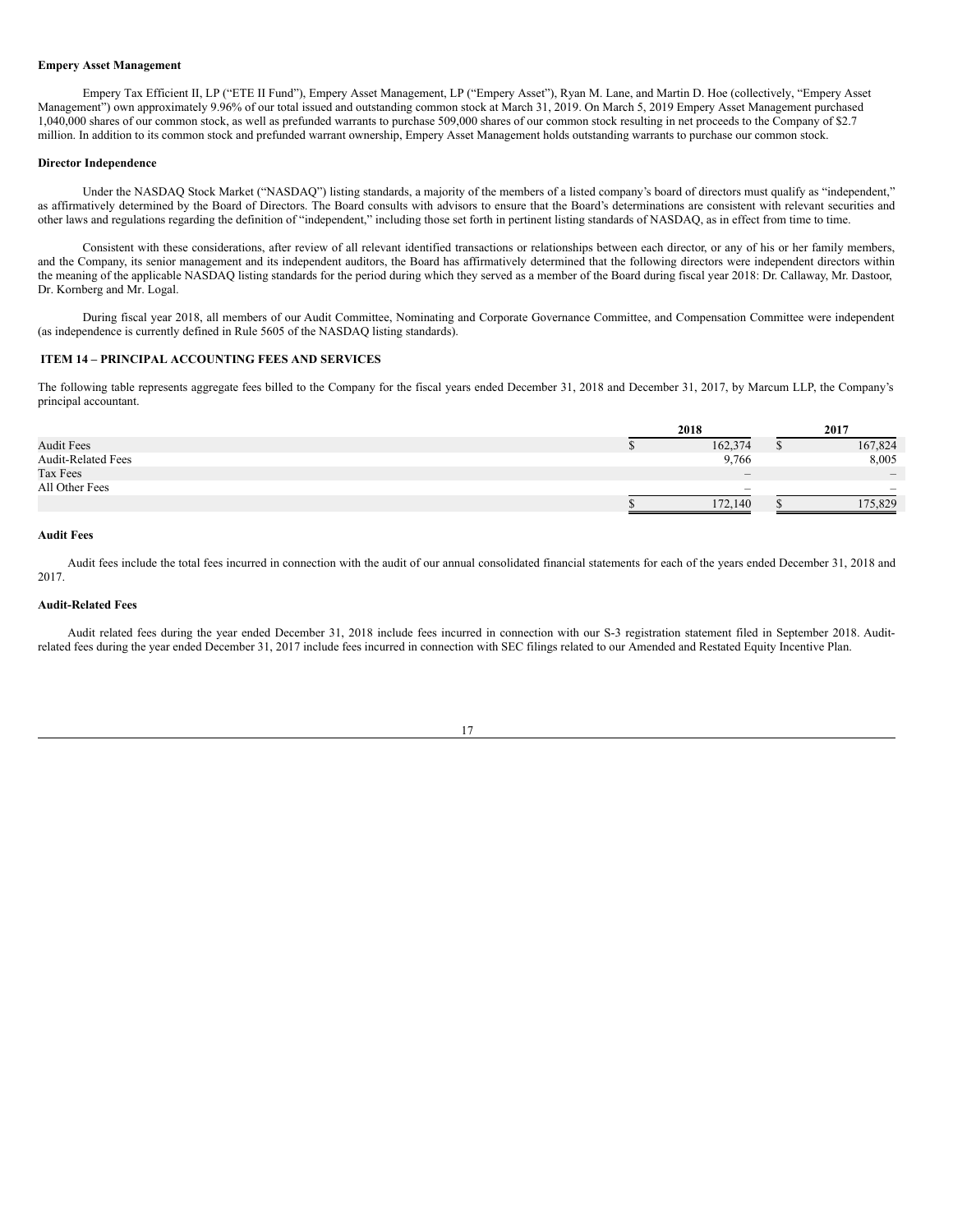### **Audit and Non-Audit Services Pre-Approval Policy**

The Audit Committee pre-approves all audit and non-audit accounting services provided by our independent, registered accounting firm. All audit and non-audit fee services described above were pre-approved by the Audit Committee.

Pursuant to the Board of Directors' policy, to help ensure the independence of our independent registered public accounting firm, all auditing services and permitted nonaudit services (including the terms thereof) to be performed for us by our independent registered public accounting firm must be pre-approved by the Audit Committee, subject to the de-minimus exceptions for non-audit services described in Section 10A(i)(1)(B) of the Securities Exchange Act of 1934, which are approved by the Audit Committee prior to the commencement of services.

Our Audit Committee approved and retained Marcum LLP to audit our consolidated financial statements for 2018. Our Audit Committee reviewed all services provided by Marcum LLP in 2018 and concluded that the services provided were compatible with maintaining its independence.

## <span id="page-17-0"></span>**PART IV**

## <span id="page-17-1"></span>**ITEM 15 – EXHIBITS AND FINANCIAL STATEMENT SCHEDULES**

(a) The following financial statements, schedules and exhibits are filed as part of this report:

*Consolidated Financial Statements:* The consolidated financial statements and report of independent registered public accounting firm required by this item are included in Part II, Item 8 of the Original Filing;

*Financial Statement Schedules:* All schedules were omitted because they are not applicable or not required, or because the required information is shown in the consolidated financial statements or in the notes thereto.

(b) **Exhibits:** The exhibits required to be filed by Item 15 are set forth in, and filed with or incorporated by reference in, the "Exhibit Index" of the Original Filing. The attached list of exhibits in the "Exhibit Index" sets forth the additional exhibits required to be filed with this Amendment and is incorporated herein by reference in response to this item.

### **EXHIBIT INDEX**

| <b>Exhibit</b><br>No. | <b>Exhibit Index</b>                                                                                    | Form | <b>Filing Date</b> | <b>Exhibit</b><br>Number | Filed<br><b>Herewith</b> |
|-----------------------|---------------------------------------------------------------------------------------------------------|------|--------------------|--------------------------|--------------------------|
| 31.3                  | <b>Certification of Principal Executive</b>                                                             |      |                    |                          | л                        |
| 31.4                  | Officer, as required by Rule $13a-14(a)$<br>or Rule $15d-14(a)$<br>Certification of Principal Financial |      |                    |                          |                          |
|                       | Officer, as required by Rule $13a-14(a)$<br>or Rule $15d-14(a)$                                         |      |                    |                          | л                        |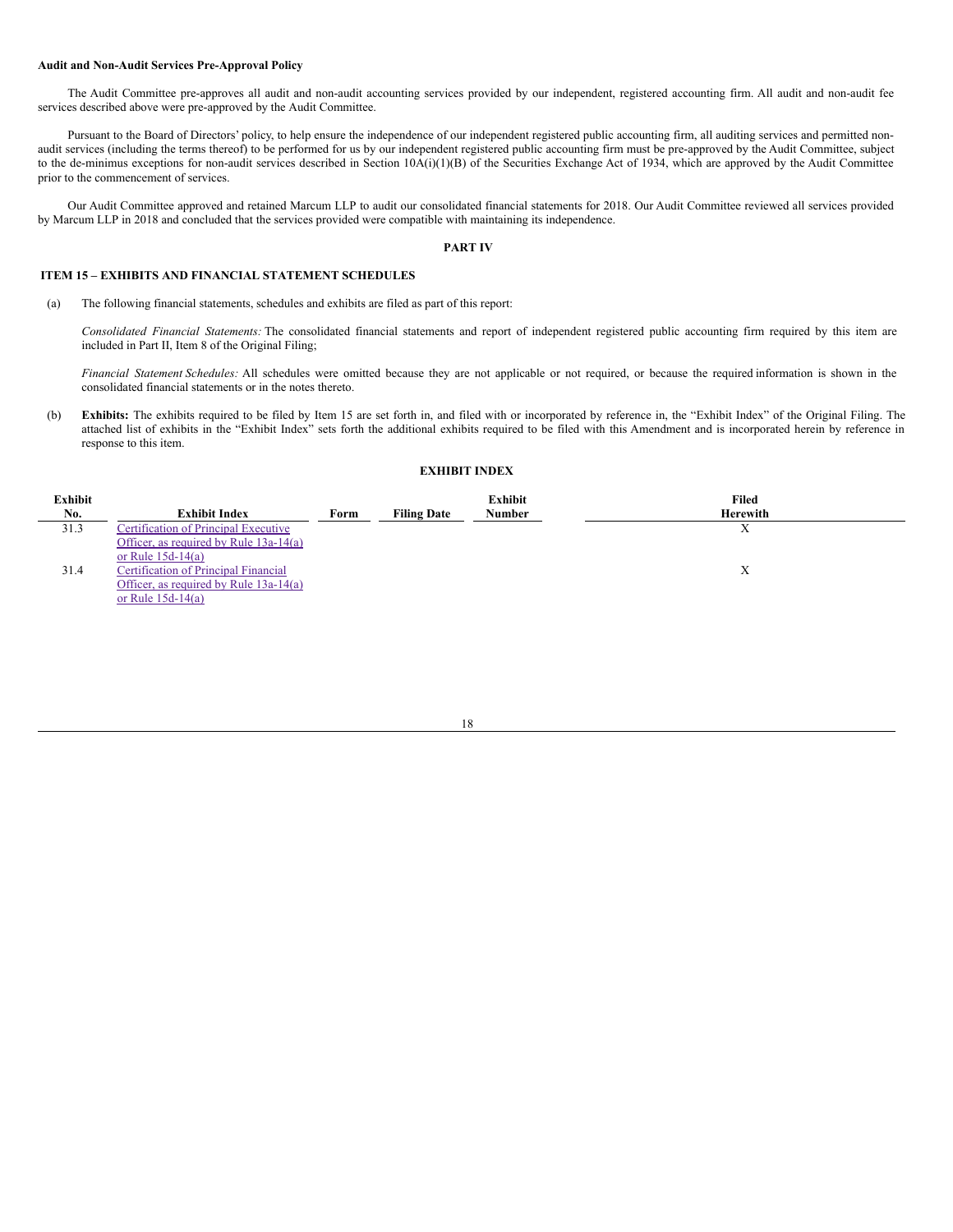# **SIGNATURES**

Pursuant to the requirements of Section 13 or 15(d) of the Securities Exchange Act of 1934, the registrant has duly caused this report to be signed on its behalf by the undersigned, thereunto duly authorized.

# **XENETIC BIOSCIENCES, INC.**

Date: April 30, 2019 By: /s/ JEFFREY F. EISENBERG Jeffrey F. Eisenberg *Chief Executive Of icer*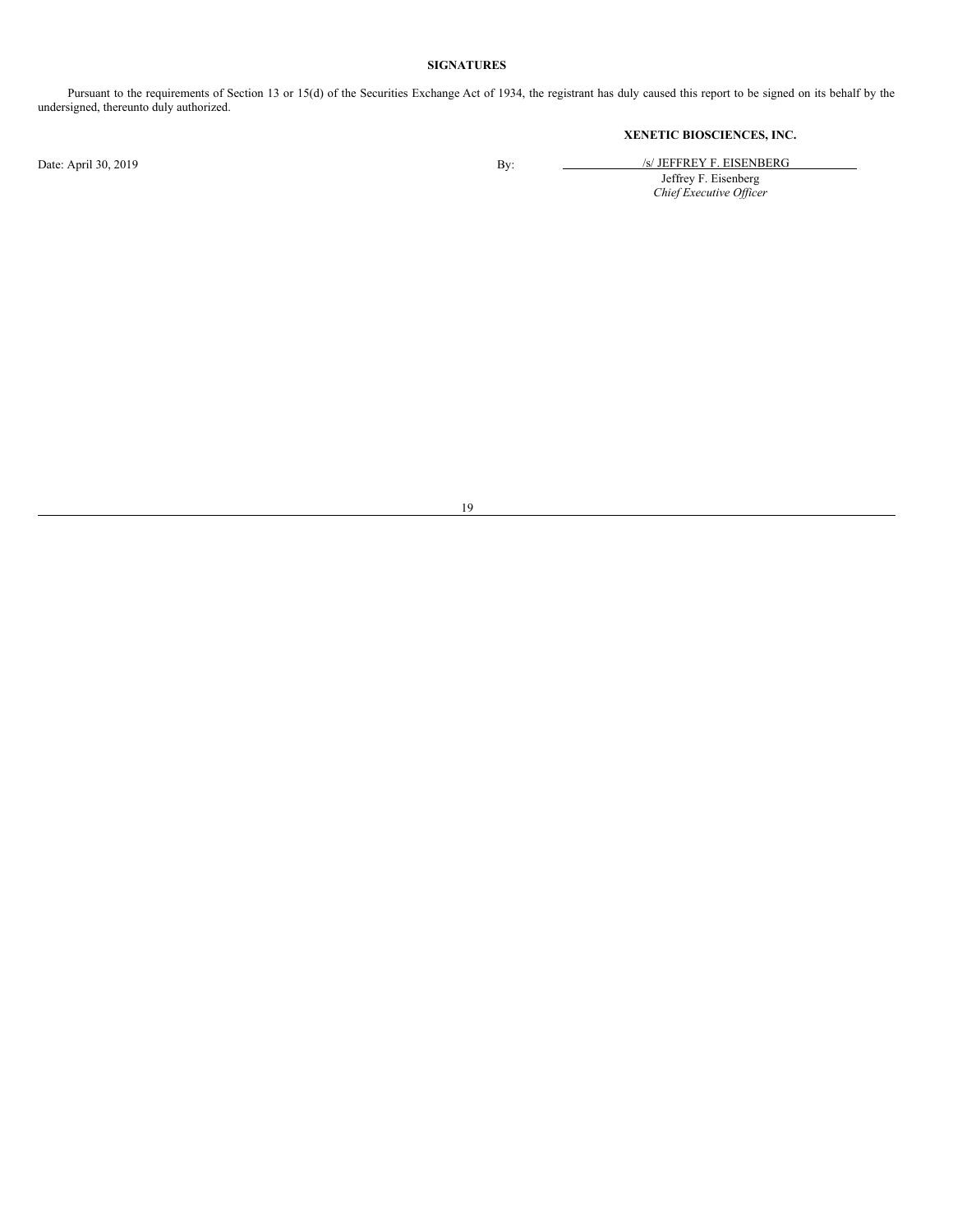### **CERTIFICATION OF PRINCIPAL EXECUTIVE OFFICER PURSUANT TO EXCHANGE ACT RULES 13a-14(a) AND 15d-14(a), AS ADOPTED PURSUANT TO SECTION 302 OF THE SARBANES-OXLEY ACT OF 2002**

<span id="page-19-0"></span>I, Jeffrey F. Eisenberg, certify that:

- 1. I have reviewed this Amendment No. 1 to the annual report on Form 10-K of Xenetic Biosciences, Inc.; and
- 2. Based on my knowledge, this report does not contain any untrue statement of a material fact or omit to state a material fact necessary to make the statements made, in light of the circumstances under which such statements were made, not misleading with respect to the period covered by this report.

Dated: April 30, 2019

By: /s/ Jeffrey F. Eisenberg Jeffrey F. Eisenberg Chief Executive Officer (*Principal Executive Of icer*)